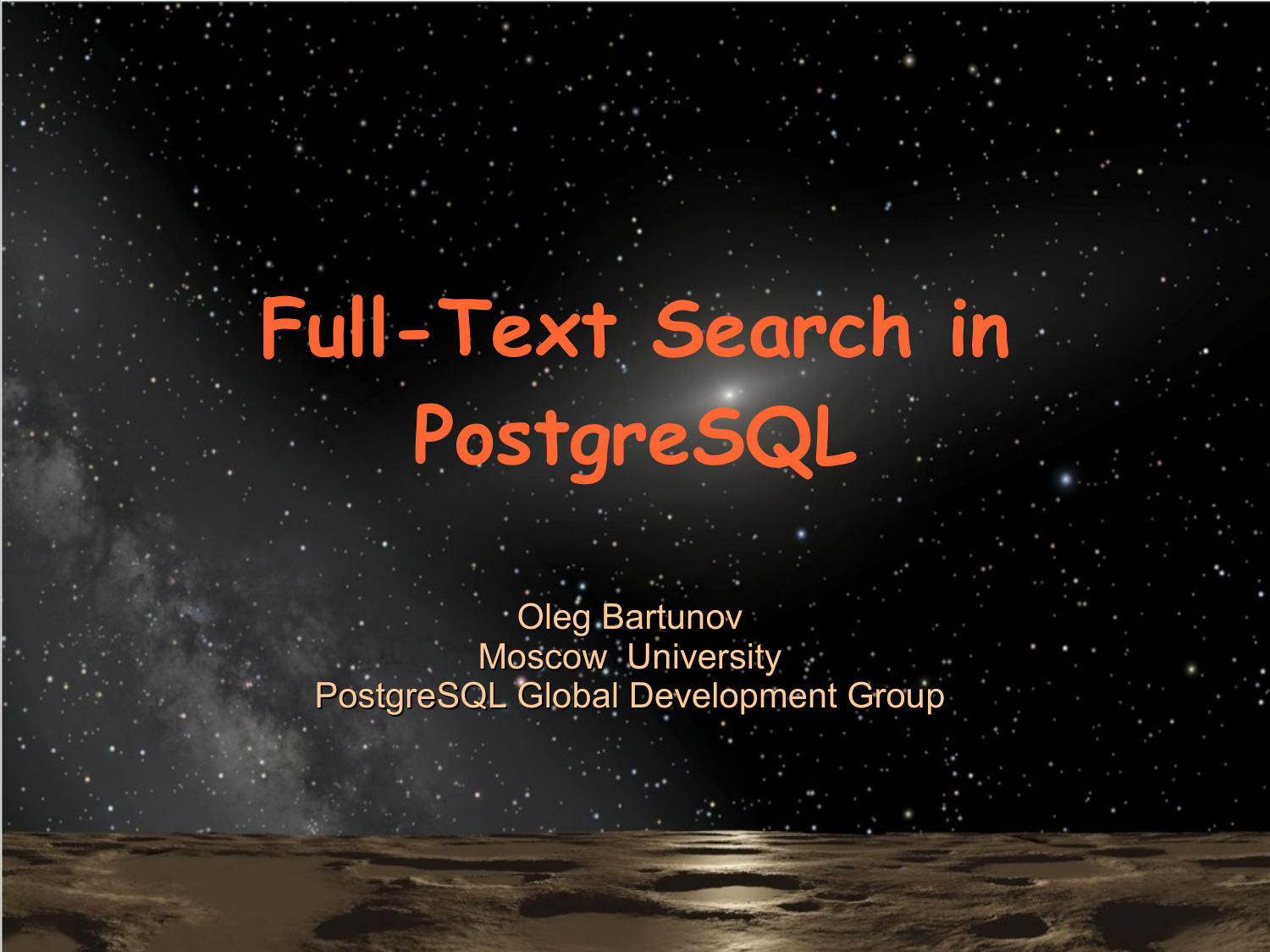

### **FTS in Database**

- **Full-text search**
	- Find documents, which *satisfy* query
	- return results in some order (opt.)
- **Requirements to FTS**
	- **Full integration with PostgreSQL**
		- transaction support
		- concurrency and recovery
		- online index
	- **Linguistic support**
	- **Flexibility**
	- **Scalability**

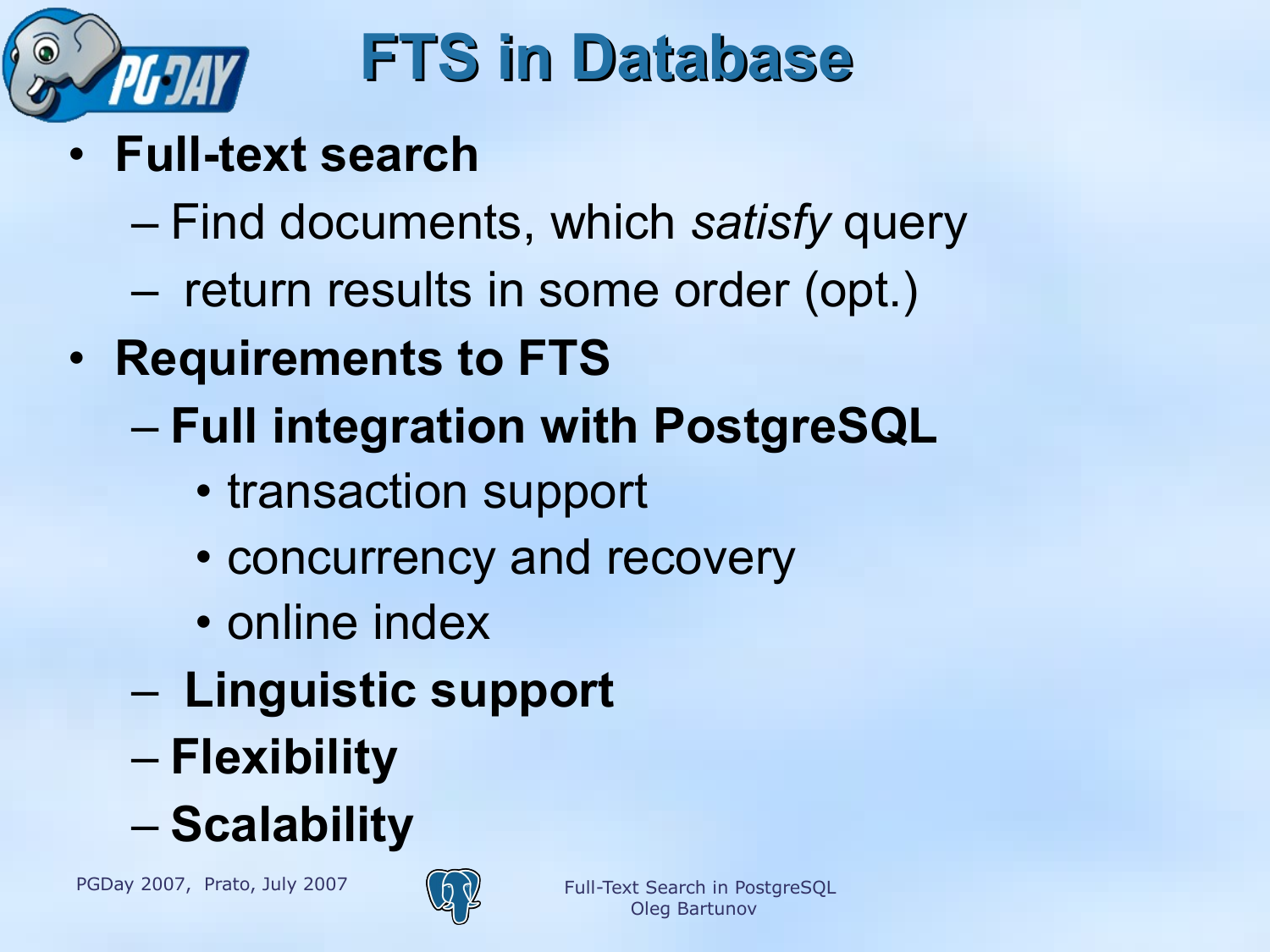# **What is a Document?**

- Arbitrary textual attribute
- Combination of textual attributes
- Should have unique id
- Could be fully virtual
- It's a textual result of any SQL command



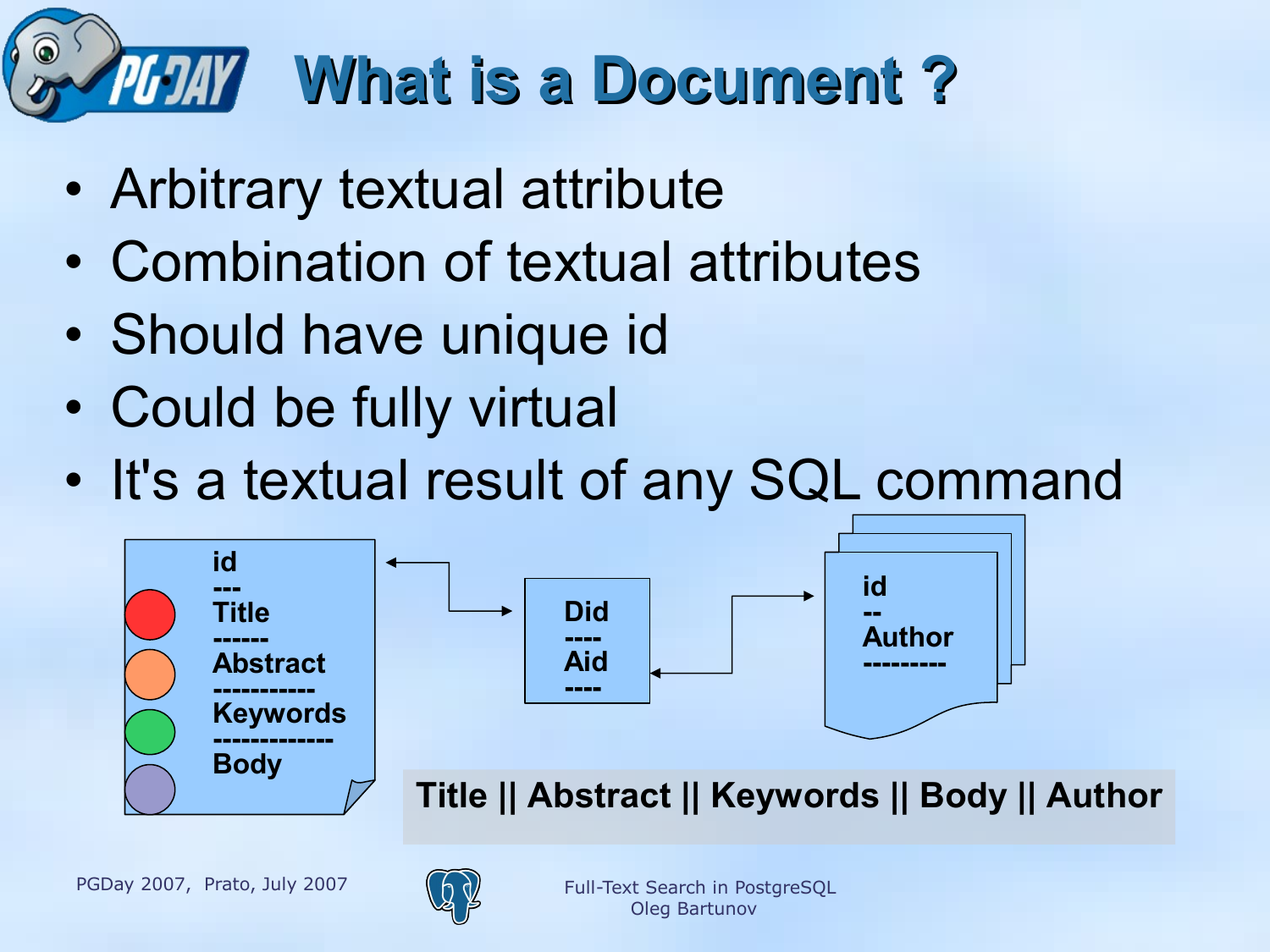

• Traditional FTS operators for textual attributes **~, ~\*, LIKE, ILIKE**

# **Problems**

- No linguistic support, no stop-words
- No ranking
- Slow, no index support. Documents should be scanned every time.

# **Solution**

- Preprocess document in advance
- Add index support

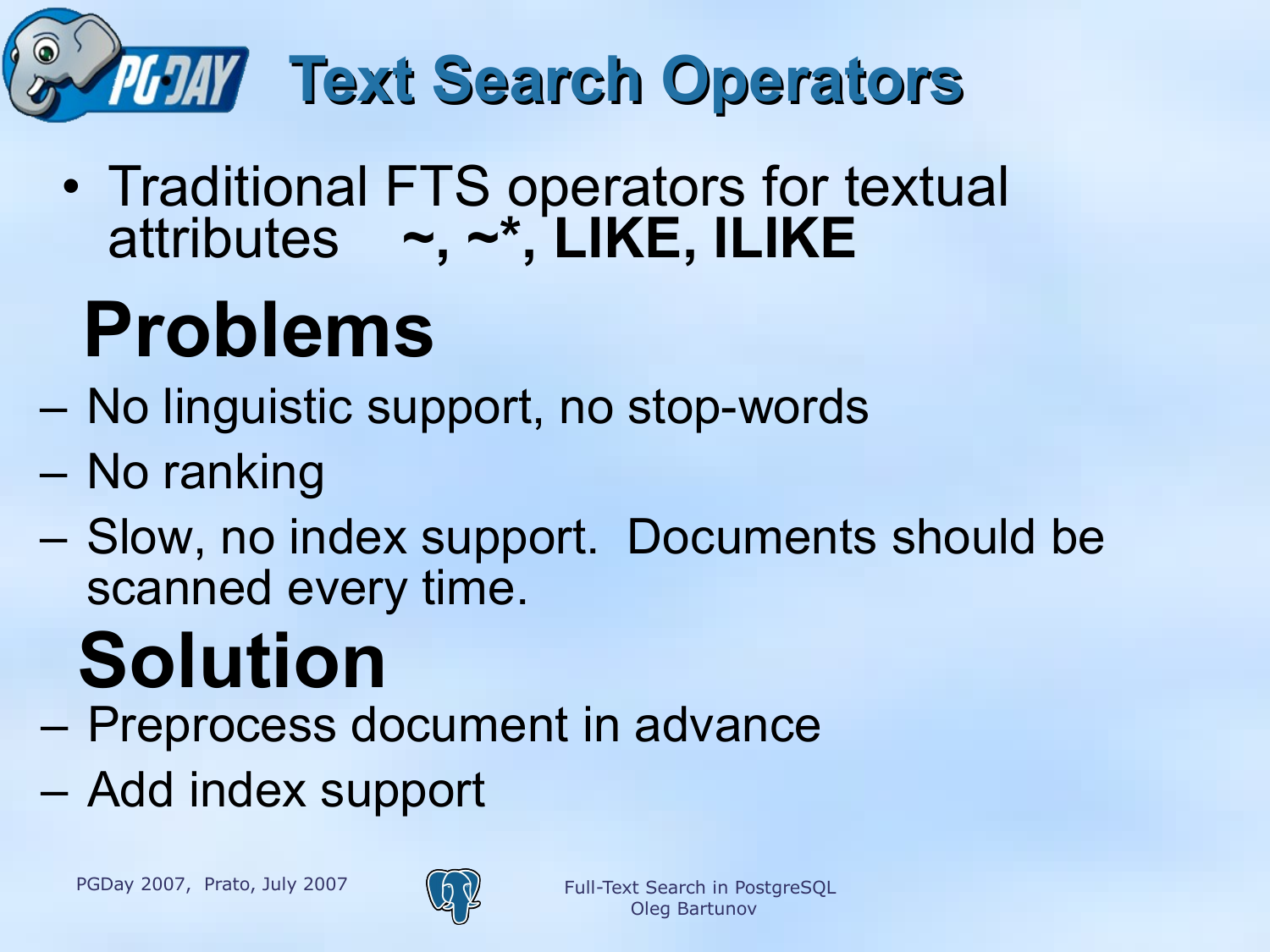

**FTS in PostgreSQL**

**=#** select'**a fat cat sat on a mat and ate a fat rat'::tsvector**

 **@@**

 **'cat & rat':: tsquery;**

- **tsvector** storage for document, optimized for search
	- sorted array of lexemes
	- positional information
	- weights information
- **tsquery** textual data type for query
	- Boolean operators & | ! ()
- **FTS operator**

tsvector @@ tsquery

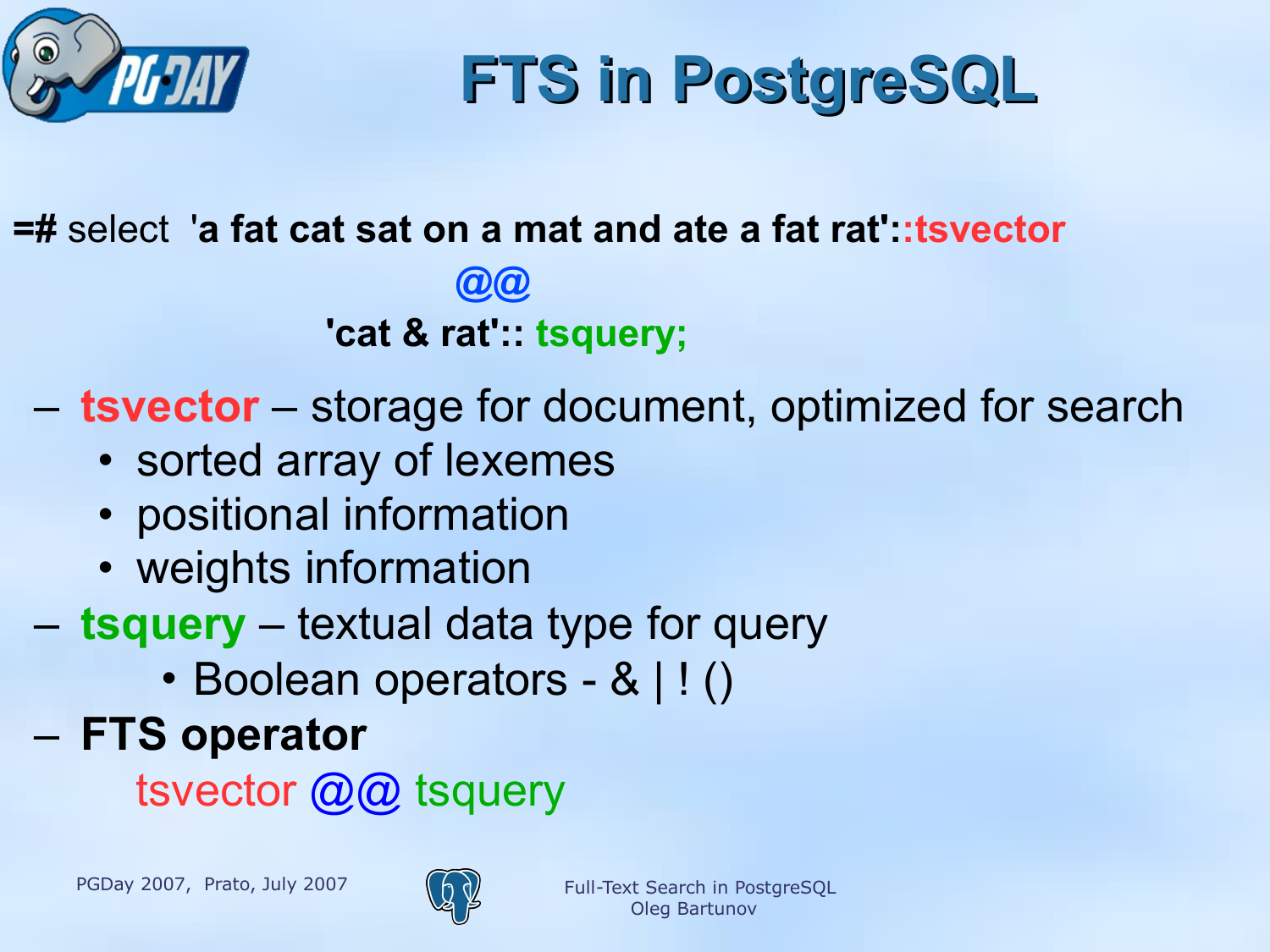

# **FTS in PostgreSQL**

- FTS is consists of
	- set of rules, which define how document and query should be transformed to their FTS representations – tsvector, tsquery.
	- set of functions to obtain tsvector, tsquery from textual data types
	- FTS operators and indexes
	- ranking functions, headline
- OpenFTS openfts.sourceforge.net
	- constructs tsvector, tsquery by itself
	- use FTS operator and indexes

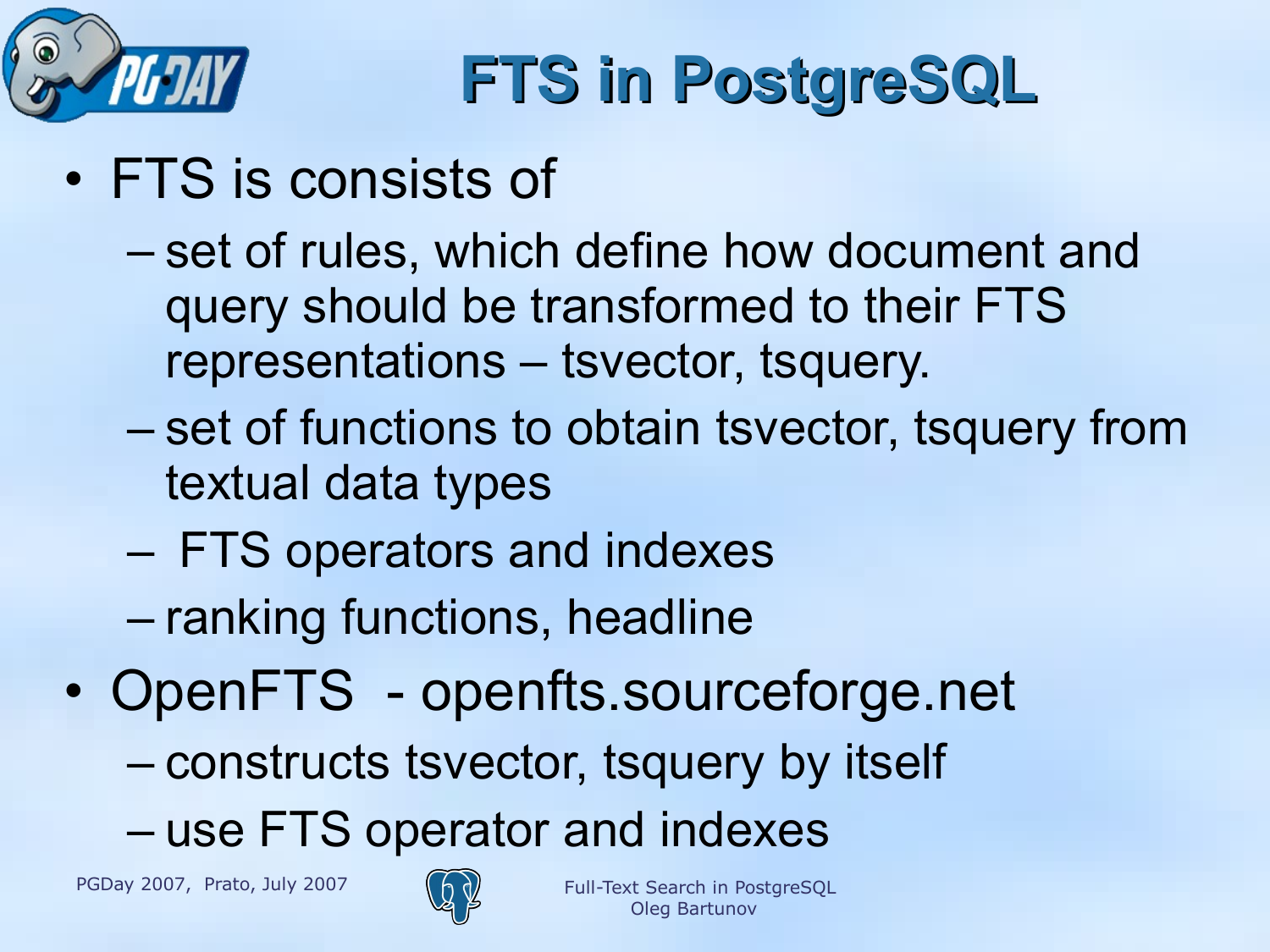

### **FTS features**

- Full integration with PostgreSQL
- 27 built-in configurations for 10 languages
- Support of user-defined FTS configurations
- Pluggable dictionaries (ispell, snowball, thesaurus ), parsers
- Multibyte support (UTF-8)
- Relevance ranking
- Two types of indexes GiST and GiN with concurrency and recovery support
- Rich query language with query rewriting support

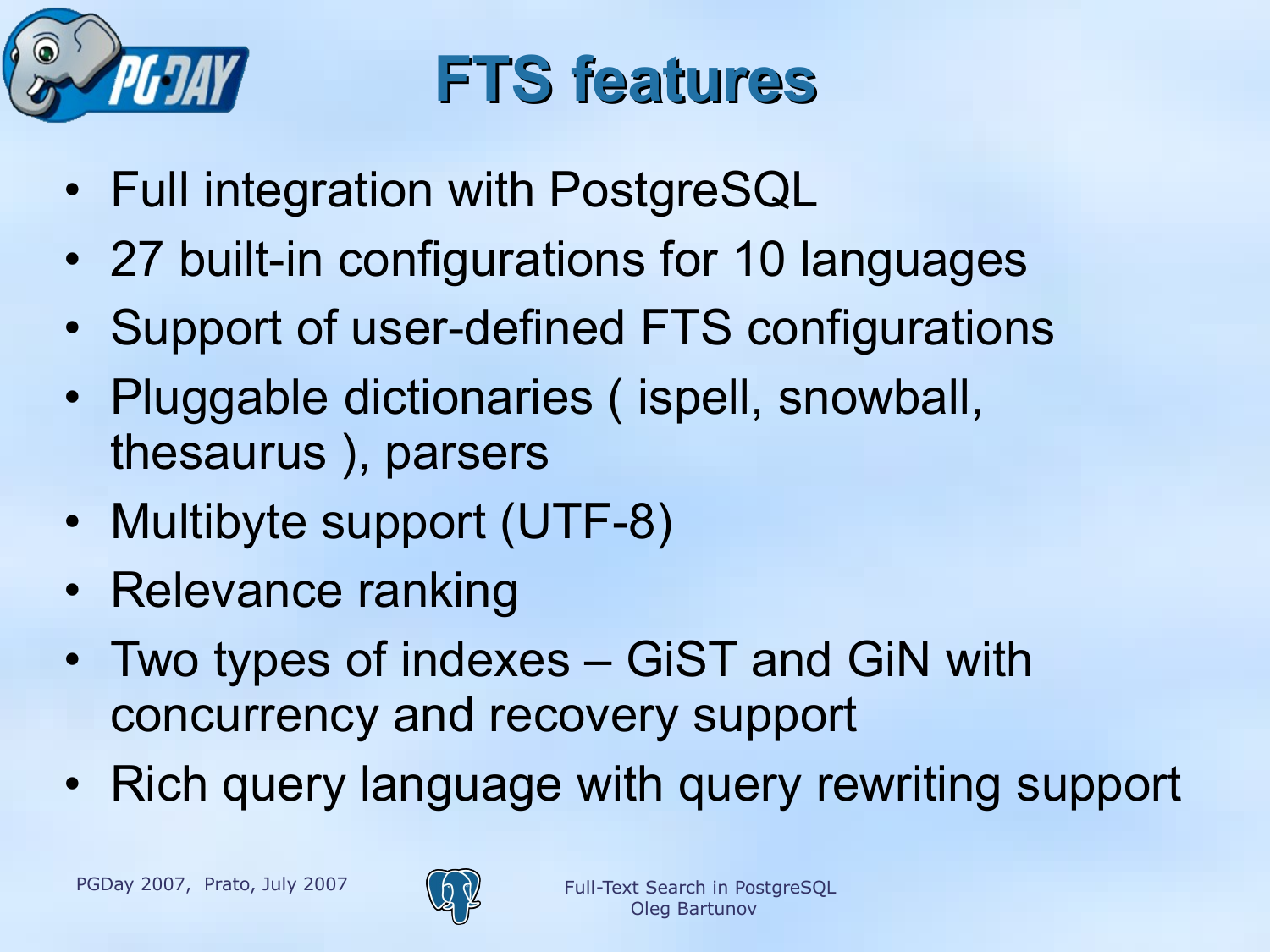

## **Complete FTS reference**

- Data types
	- tsvector, tsquery
- FTS operators
	- @@, @@@
- Basic functions
	- to\_tsvector, setweight, to\_tsquery, plainto\_tsquery, rewrite, tsearch
- Additional functions
	- rank\_cd, rank, headline
- Additional operators
	- $-$  (a) >  $\leq$   $\alpha$
- Debug functions
	- lexize, ts\_debug, parse, token\_type, numnode, querytree, stat

PGDay 2007, Prato, July 2007  $(A_0)$  Full-Text Search in PostgreSQL

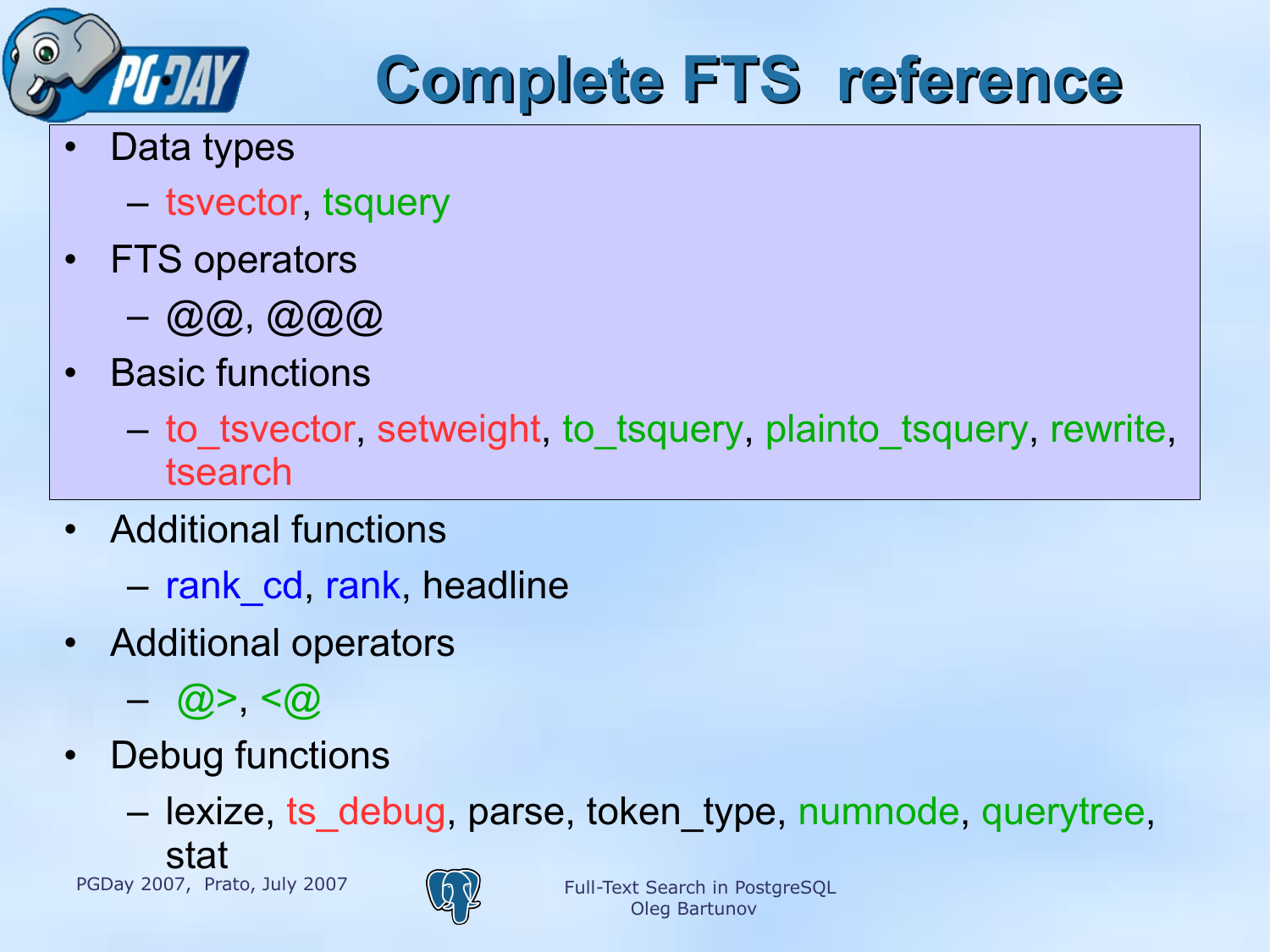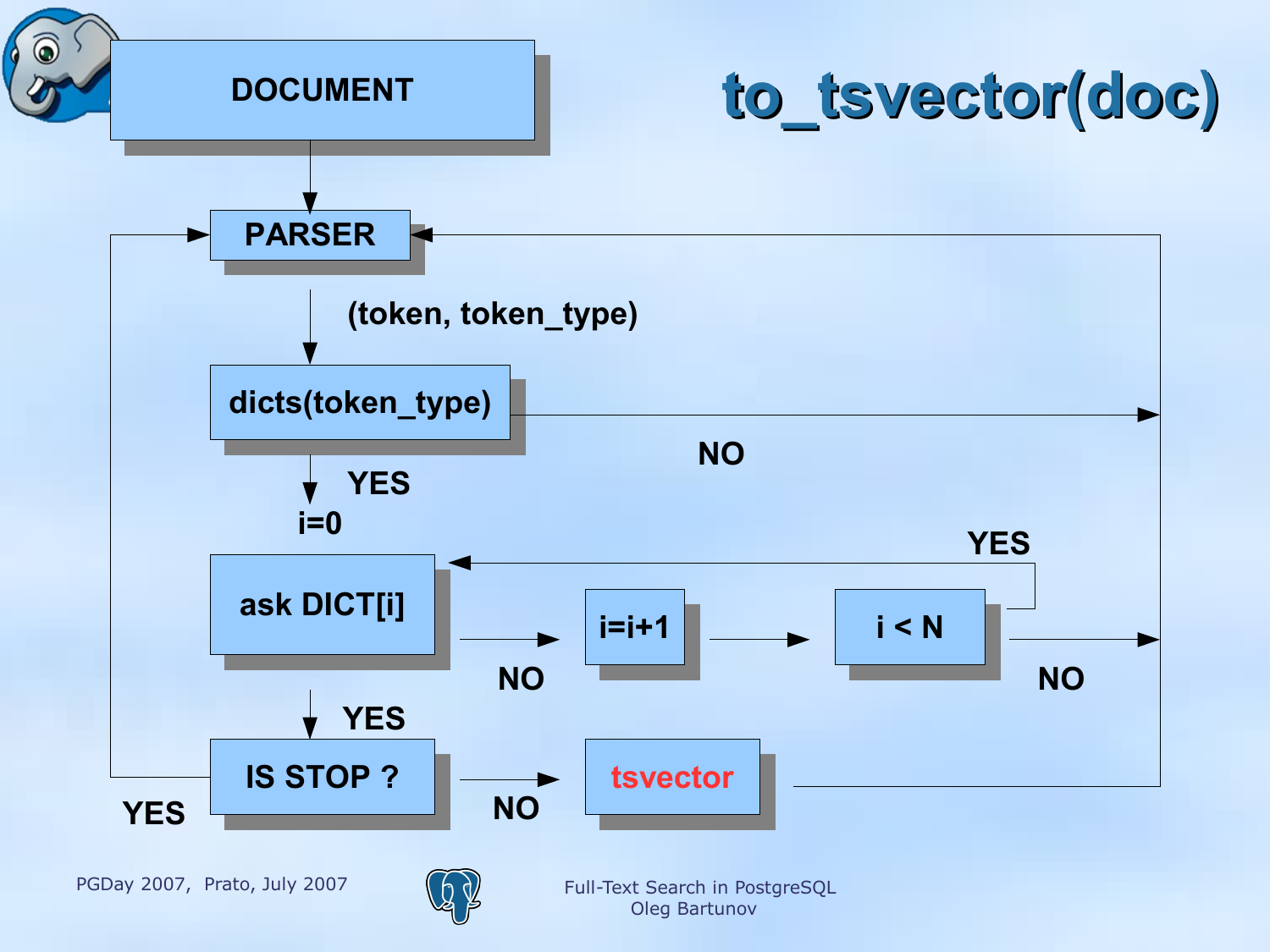**DOCUMENT**

 $\circ$ 

### **to\_tsvector(doc)**



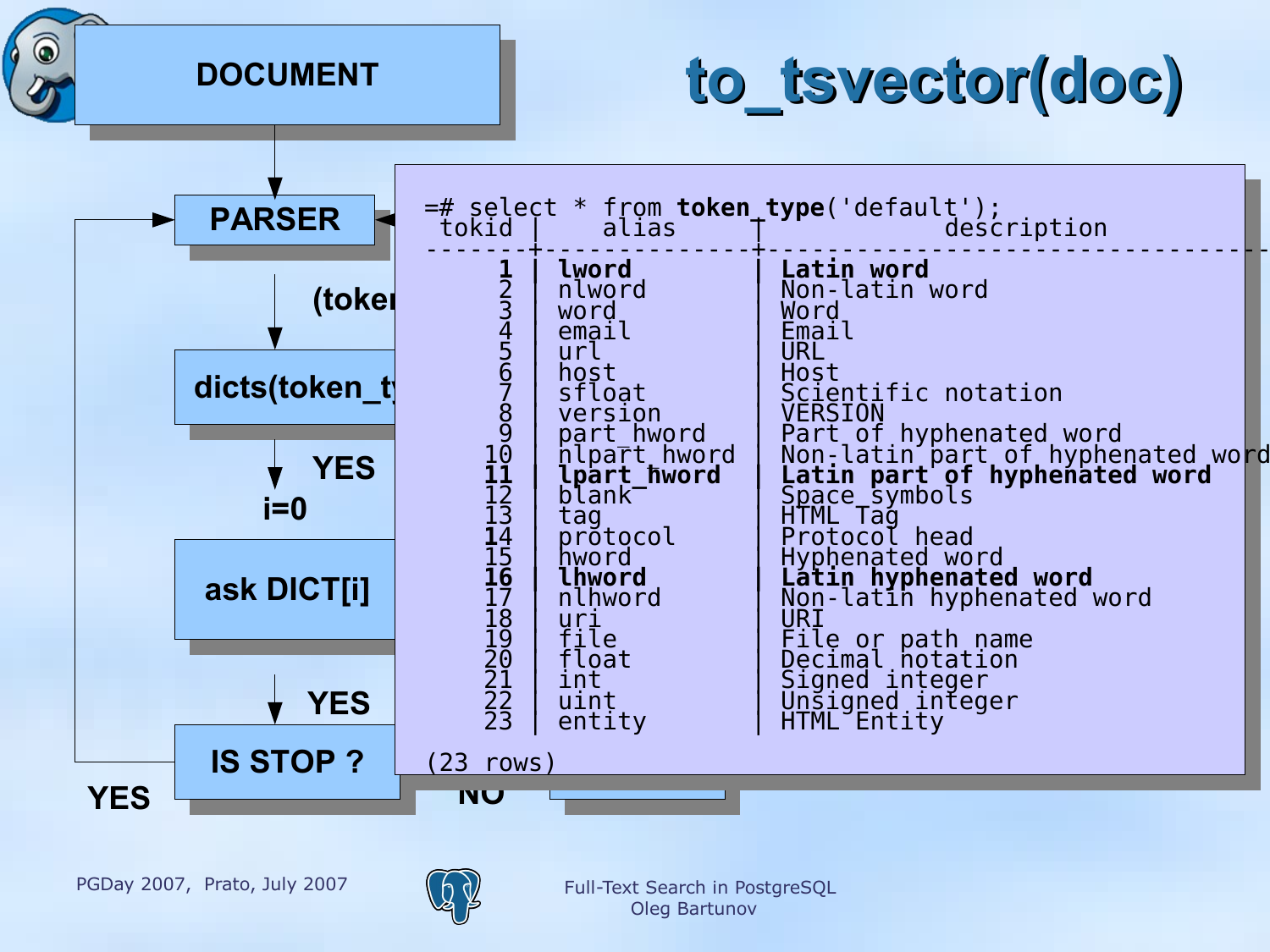**DOCUMENT**

### **to\_tsvector(doc)**



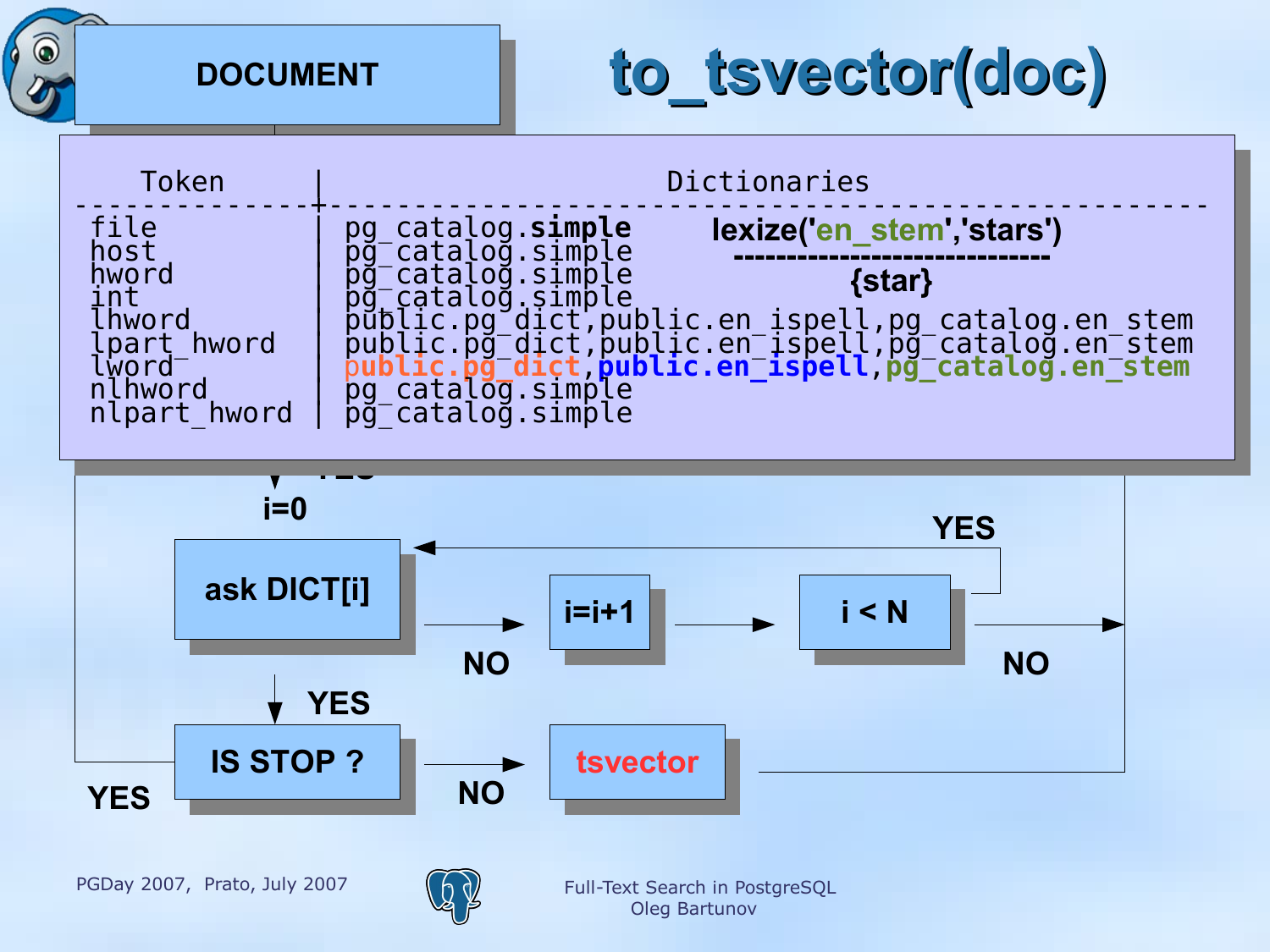

### **Dictionaries**

- **Dictionary** is a program, which accepts token and returns
	- an array of lexemes, if it is known and not a stop-word
	- void array, if it is a stop-word
	- NULL, if it's unknown
- API for developing specialized dictionaries
- Built-in dictionary-templates :
	- ispell ( works with ispell, myspell, hunspell dicts )
	- snowball stemmer
	- synonym, thesaurus
	- simple

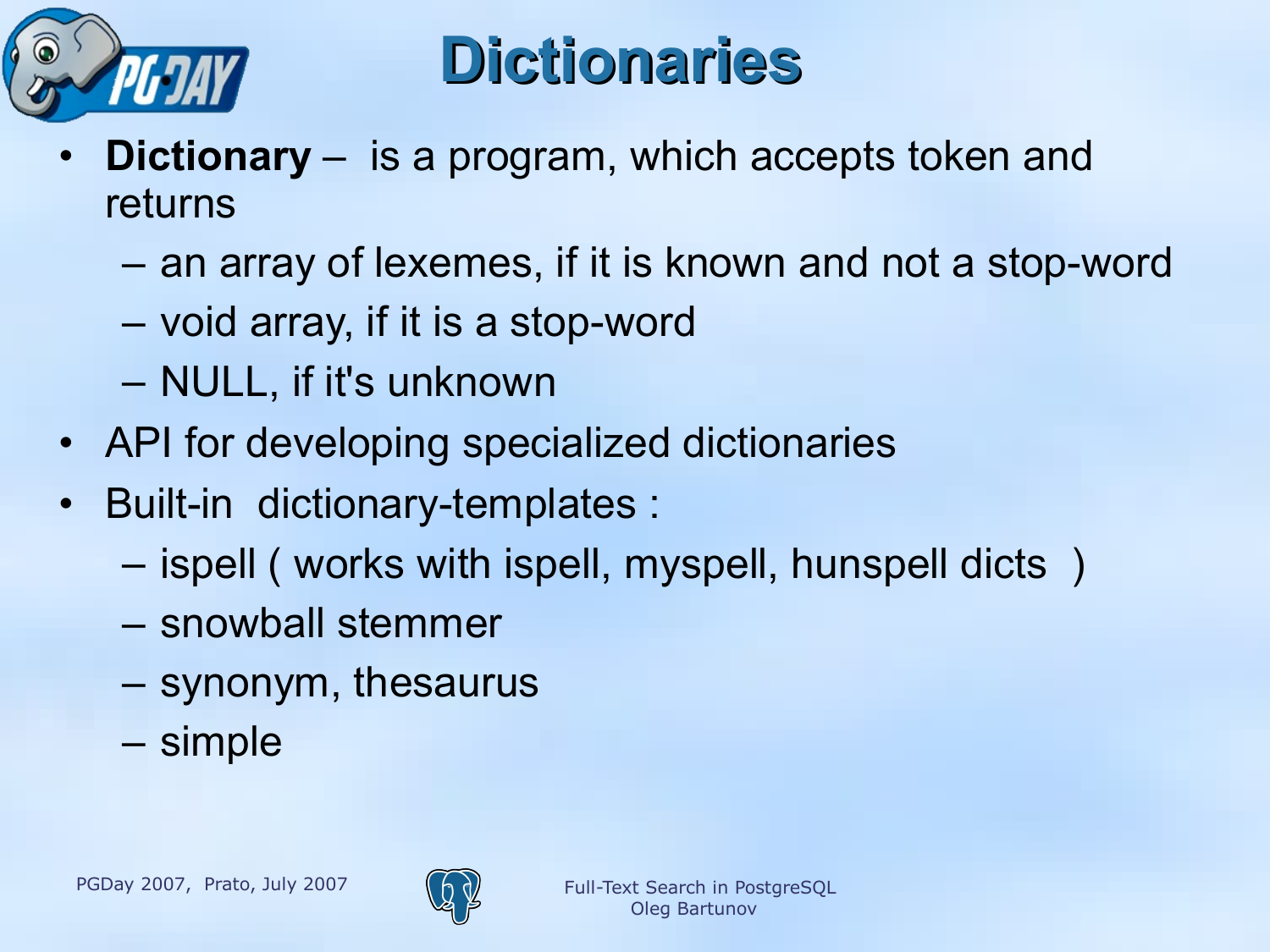



Dictionary for integers

### CREATE TEXT SEARCH DICTIONARY intdict LEXIZE 'dlexize intdict' INIT 'dinit intdict' OPTION 'MAXLEN=6,REJECTLONG=false'

select lexize('intdict', 11234567890); lexize

{112345}

----------

;

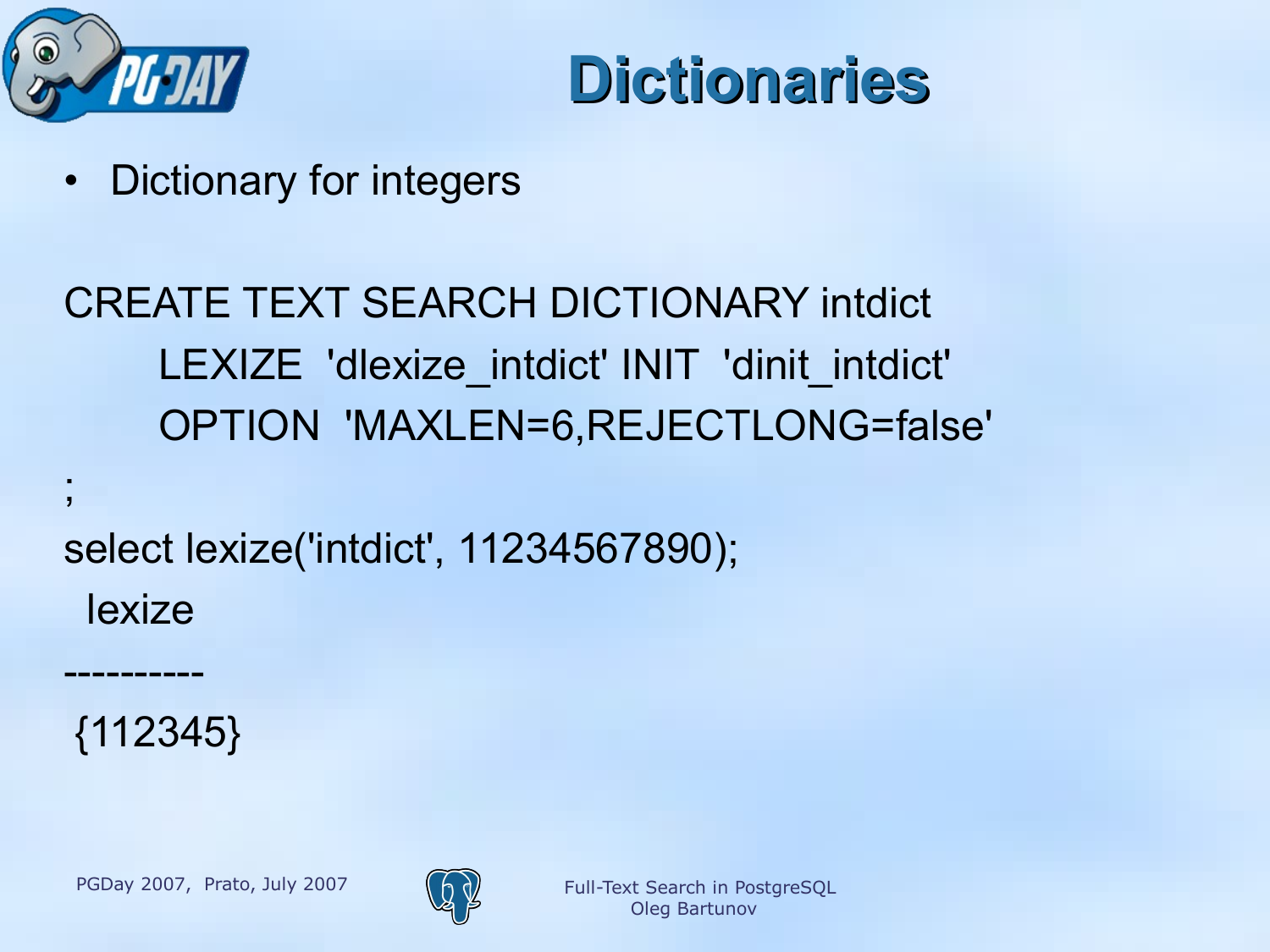



Dictionary for roman numerals

=# select lexize('roman', 'XIX'); lexize

{19}

----------

t

--------

=# select to\_tsvector('roman', 'postgresql was born in XIX-century')  $@@$  plainto\_tsquery('roman','19 century'); ?column?

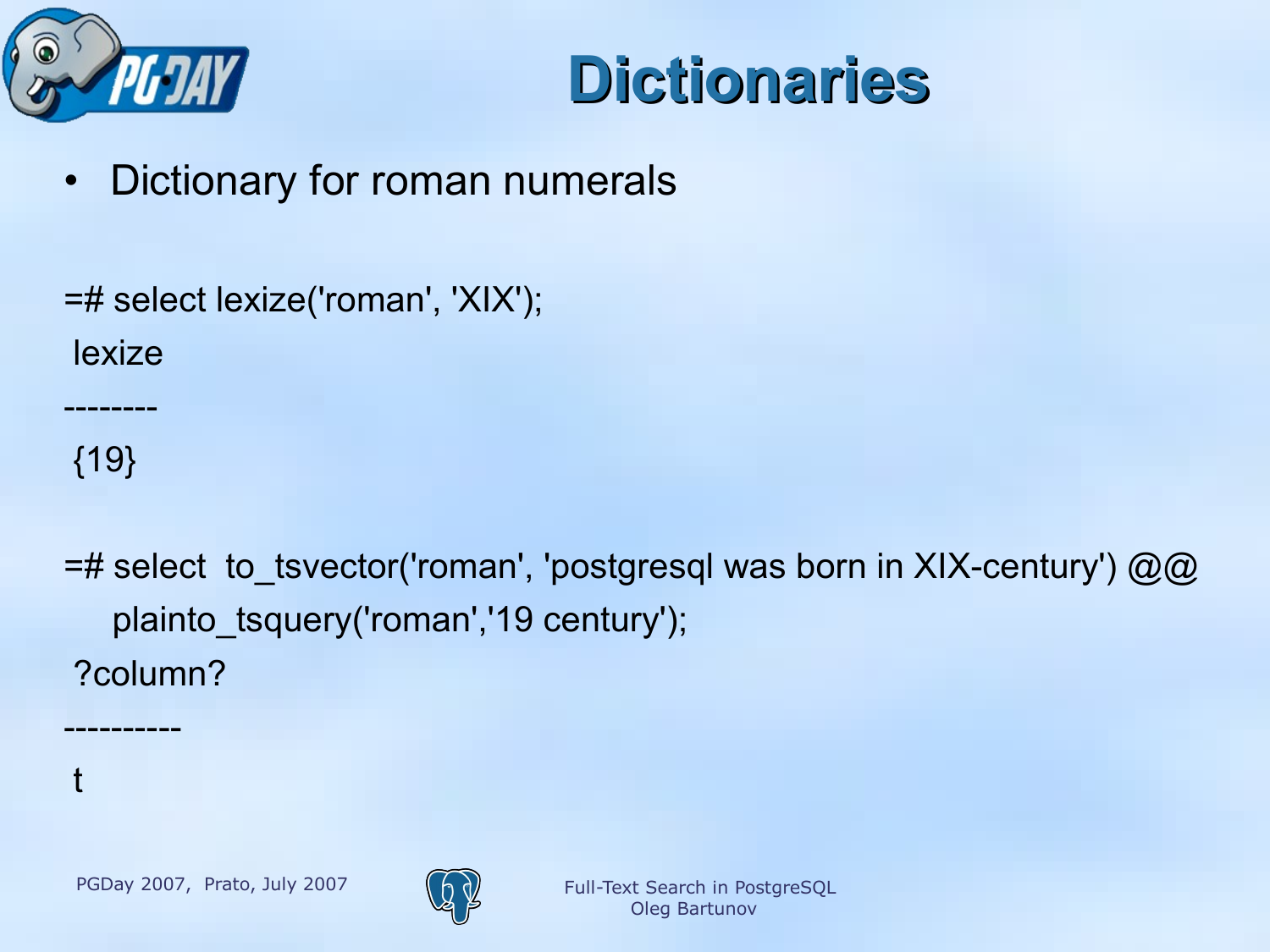

### **Dictionaries**

• Dictionary with regexp support (pcre library)

# Messier objects

(M|Messier)(\s|-)?((\d){1,3}) M\$3

# catalogs

(NGC|Abell|MKN|IC|H[DHR]|UGC|SAO|MWC)(\s|-)?((\d){1,6}[ABC]?) \$1\$3

(PSR|PKS)(\s|-)?([JB]?)(\d\d\d\d)\s?([+-]\d\d)\d? \$1\$4\$5

# Surveys

OGLE(\s|-)?((I){1,3}) ogle

2MASS twomass

# Spectral lines

H(\s|-)?(alpha|beta|gamma) h\$2

(Fe|Mg|Si|He|Ni)(\s|-)?((\d)|([IXV])+) \$1\$3

# GRBs

gamma\s?ray\s?burst(s?) GRB GRB\s?(\d\d\d\d\d\d)([abcd]?) GRB\$1\$2

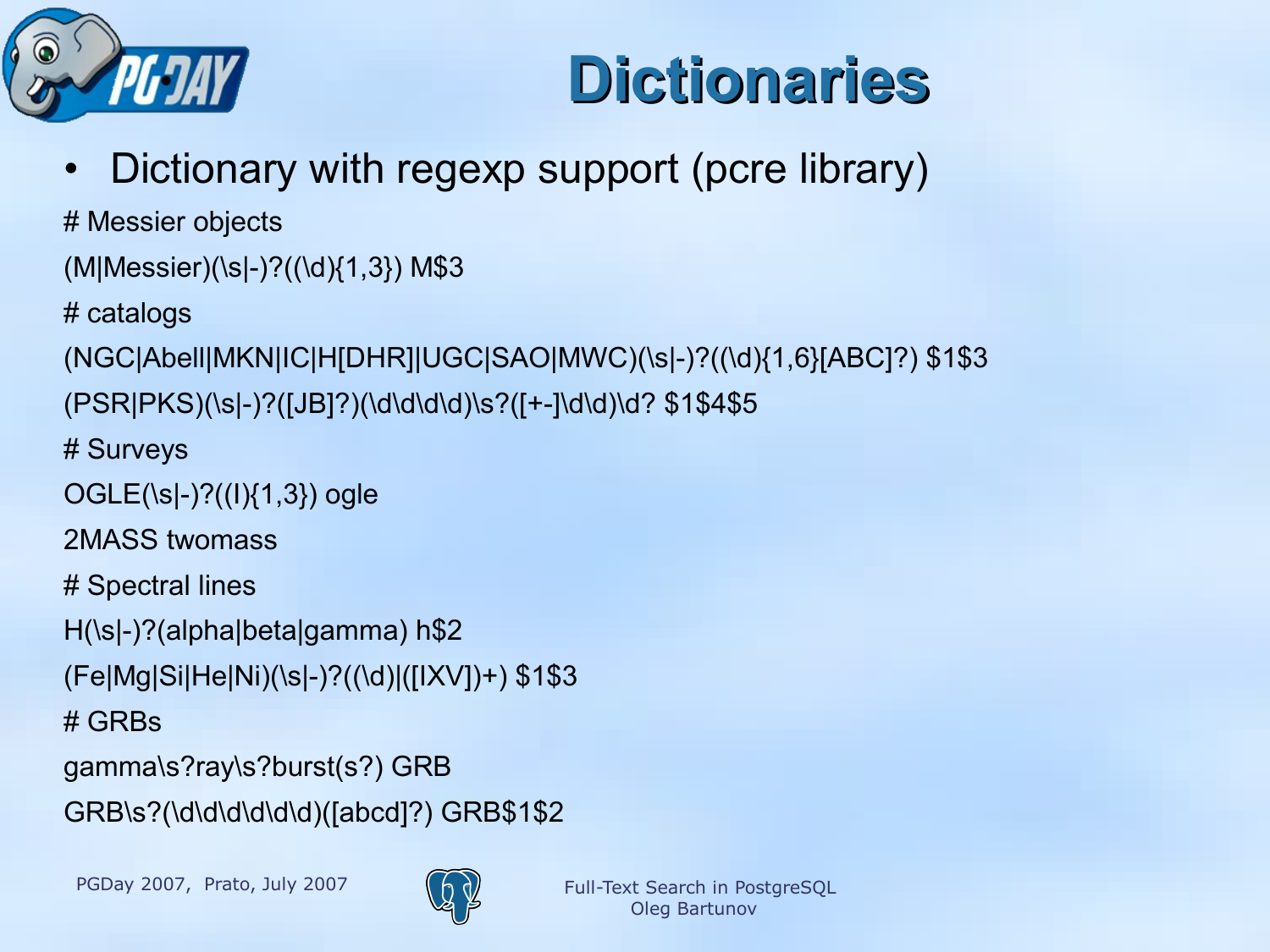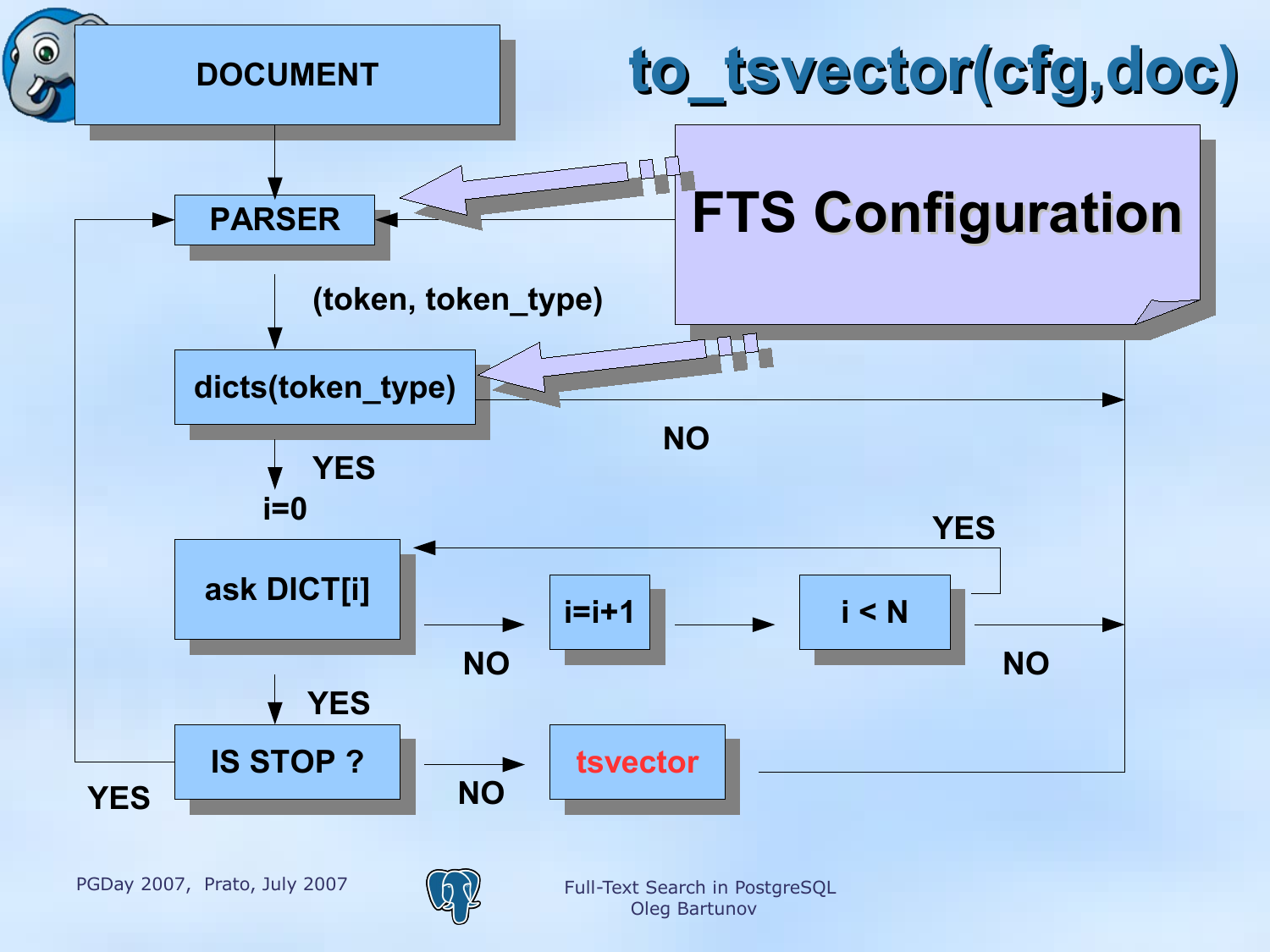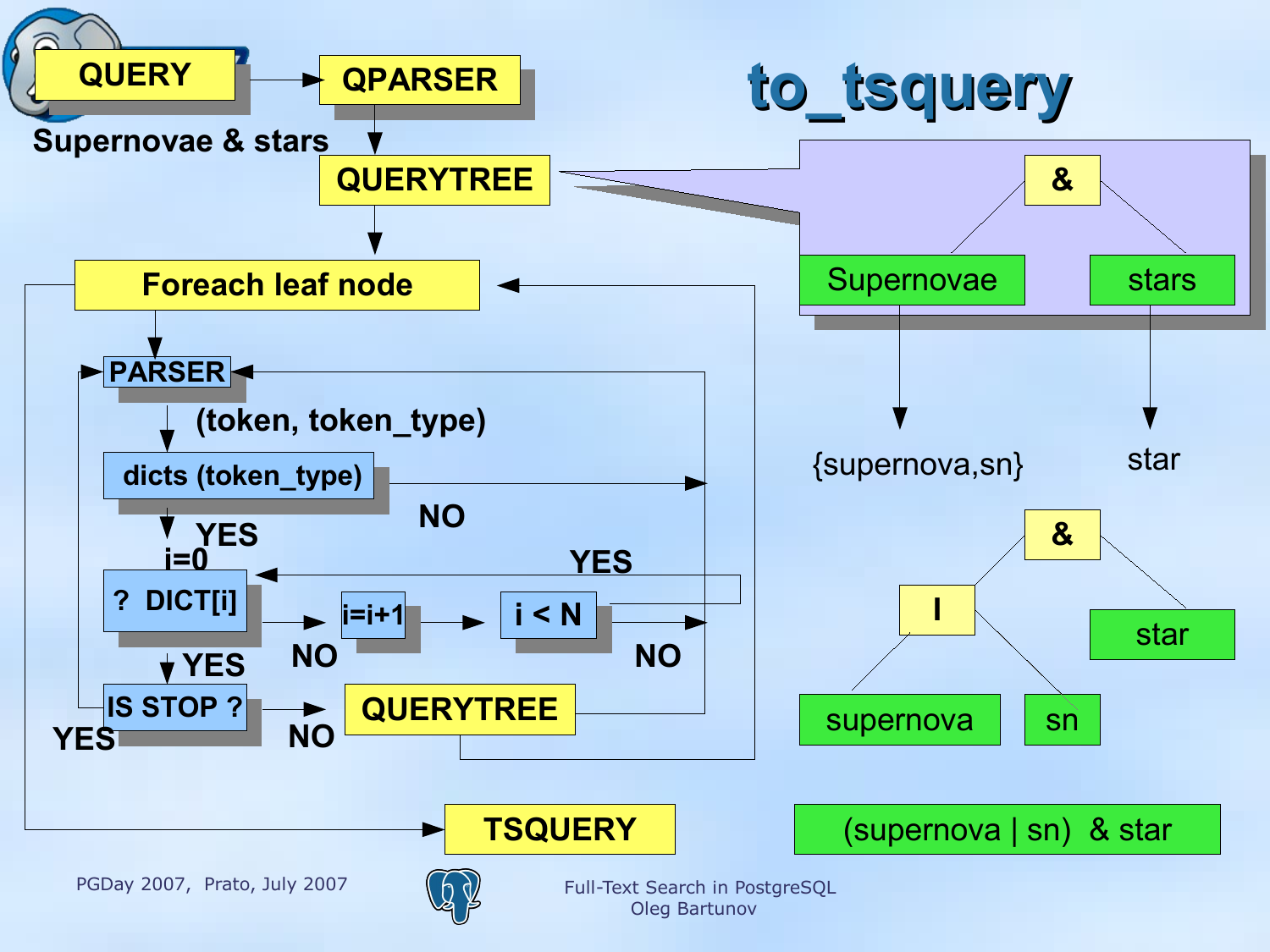

# **to\_tsquery, plainto\_tsquery**

- to tsquery expects *preparsed* text
	- tokens with boolean operators between & (AND), | (OR), ! (NOT) and parentheses
	- tokens can have weight labels 'fat:ab & rats & ! (cats | mice)'
- plainto\_tsquery accepts *plain text*
- Tip: quote text in to tsquery se lect to\_ts query ('' 's upe rn ov ae st ars '' : ab & !crab ') ; -- -- --- -- --- -- - 's n' :AB & !' cr ab'

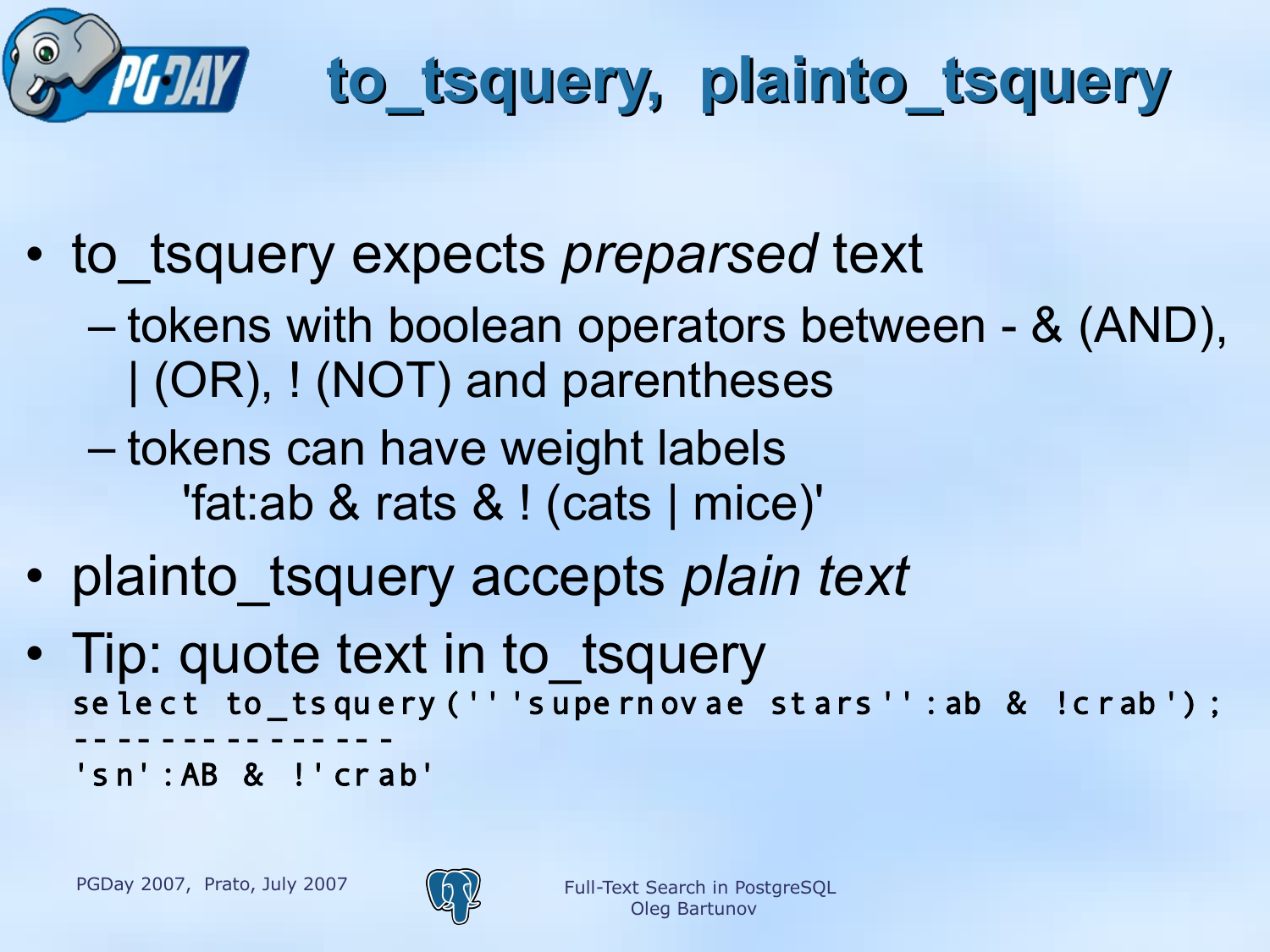

### **Indexes**

- Indexes speedup full-text operators
	- FTS should works without indexes !
- Two types of indexes
	- GiST index
		- fast update
		- not well scaled with #words, #documents
		- supports **fillfactor** parameter create index gist idx on apod using gist(fts) with (fillfactor=50);
	- GiN index
		- slow update
		- good scalability
- Both indexes support concurrency and recovery

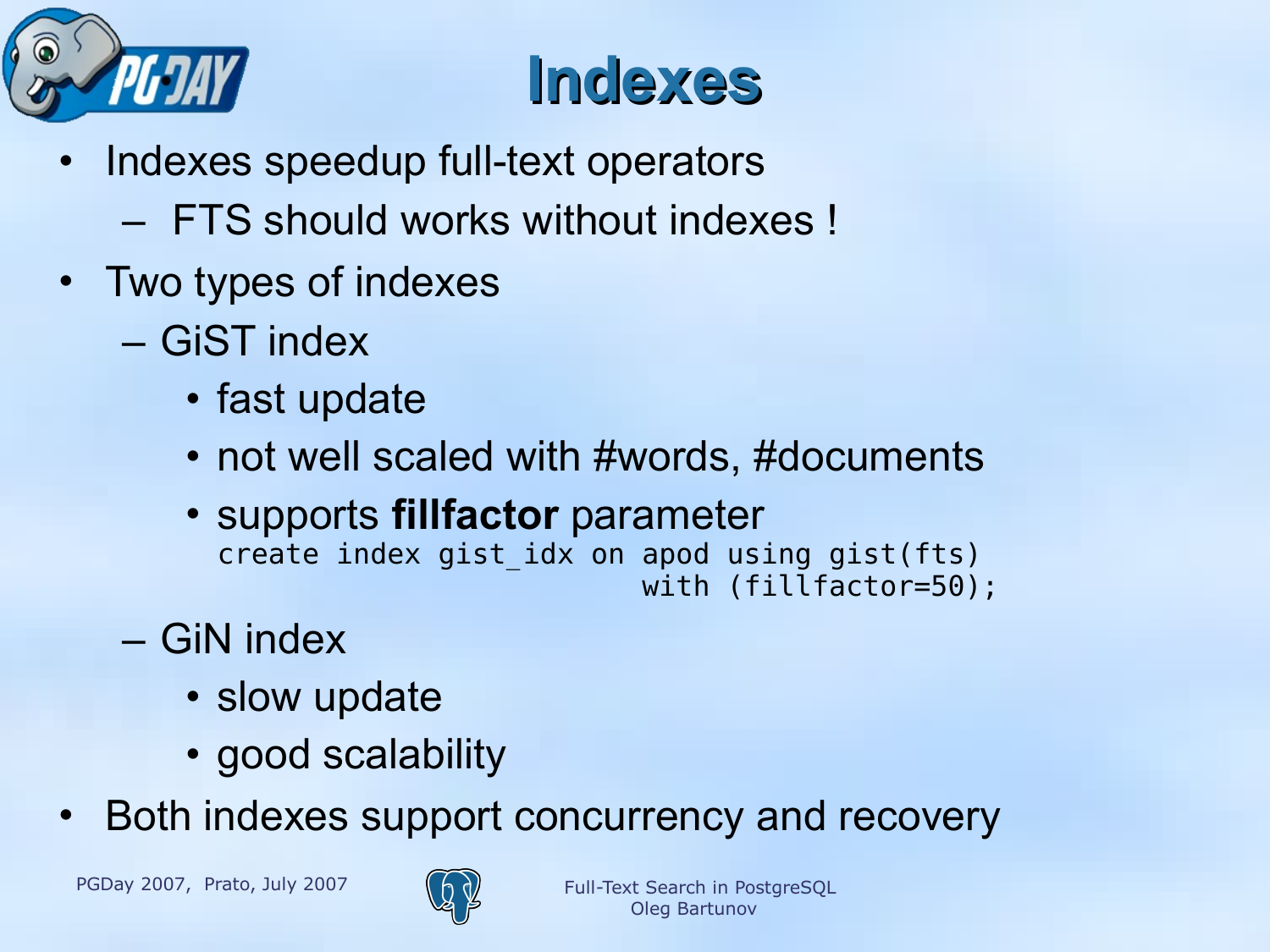

## **GiST index - Signatures**

- Each word hashed to the bit position word signature
	- w1 -> S1: 01000000 Document: w1 w2 w3
	- w2 -> S2: 00010000
	- w3 -> S3: 10000000
- Document signature is a superposition of word signatures
	- S: 11010000 S1 || S2 || S3 bit-wise OR
- Query signature the same way
- Bloom filter
	- Q1: 00000001 exact not
	- Q2: 01010000 may be contained in the document, **false drop**
- Signature is a **lossy** representation of a document
	- **+** fixed length, compact, **+** fast bit operations
	- - lossy (false drops), saturation with #words grows

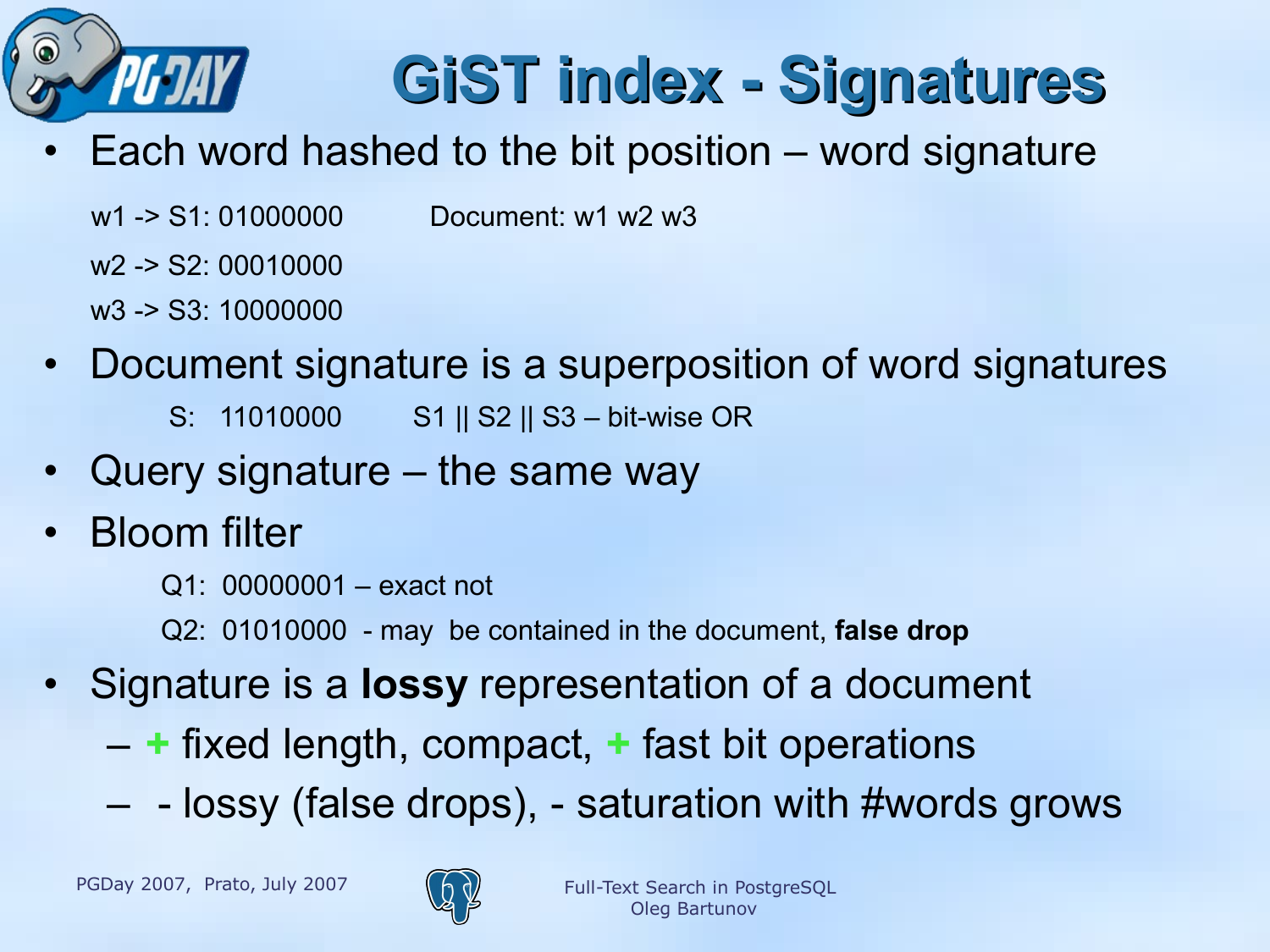



### Demo collections – latin proverbs



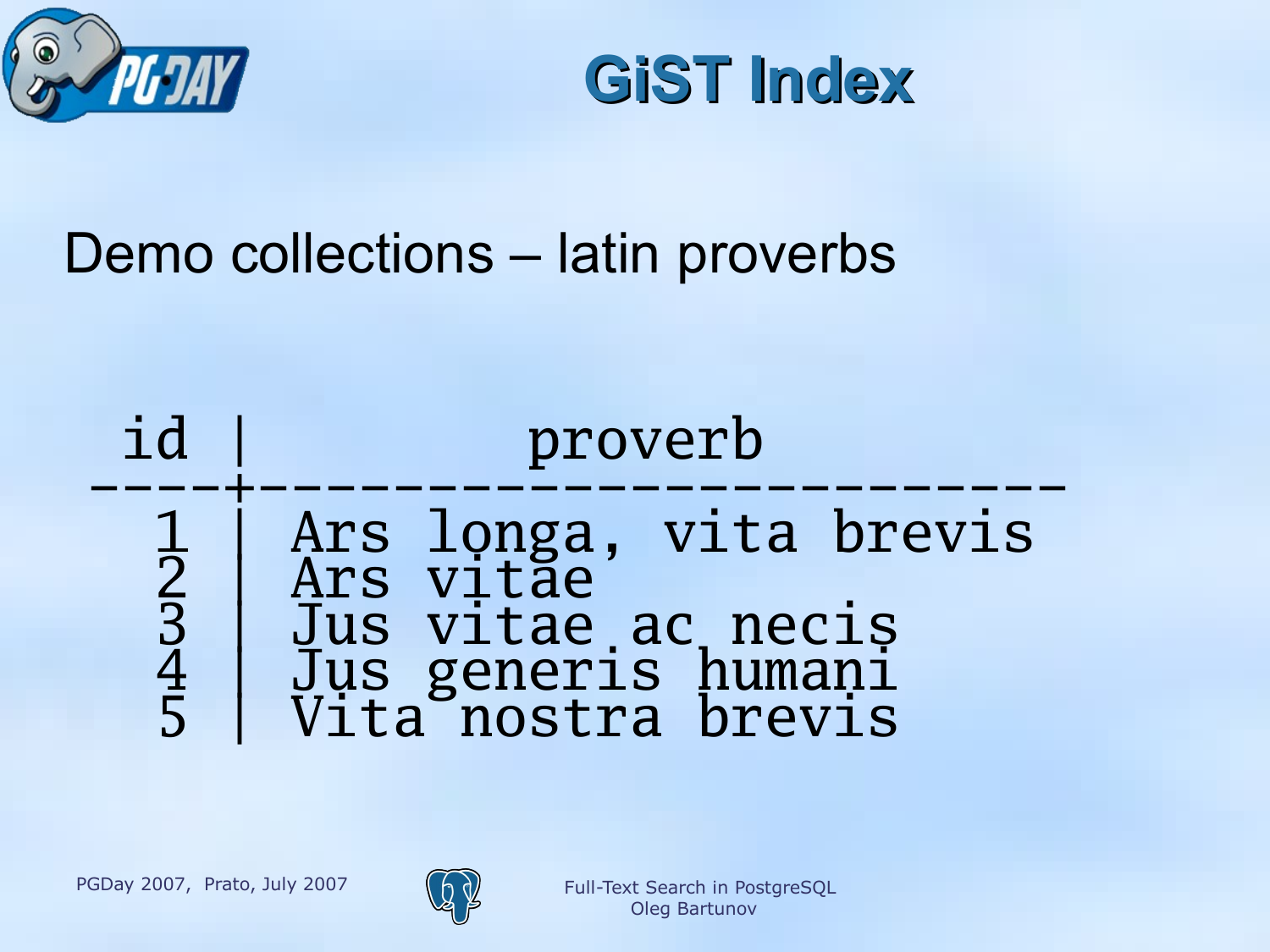

### **GiST Index**

### • Demo collections – latin proverbs

### – each word represented as a fixed-length bitmap

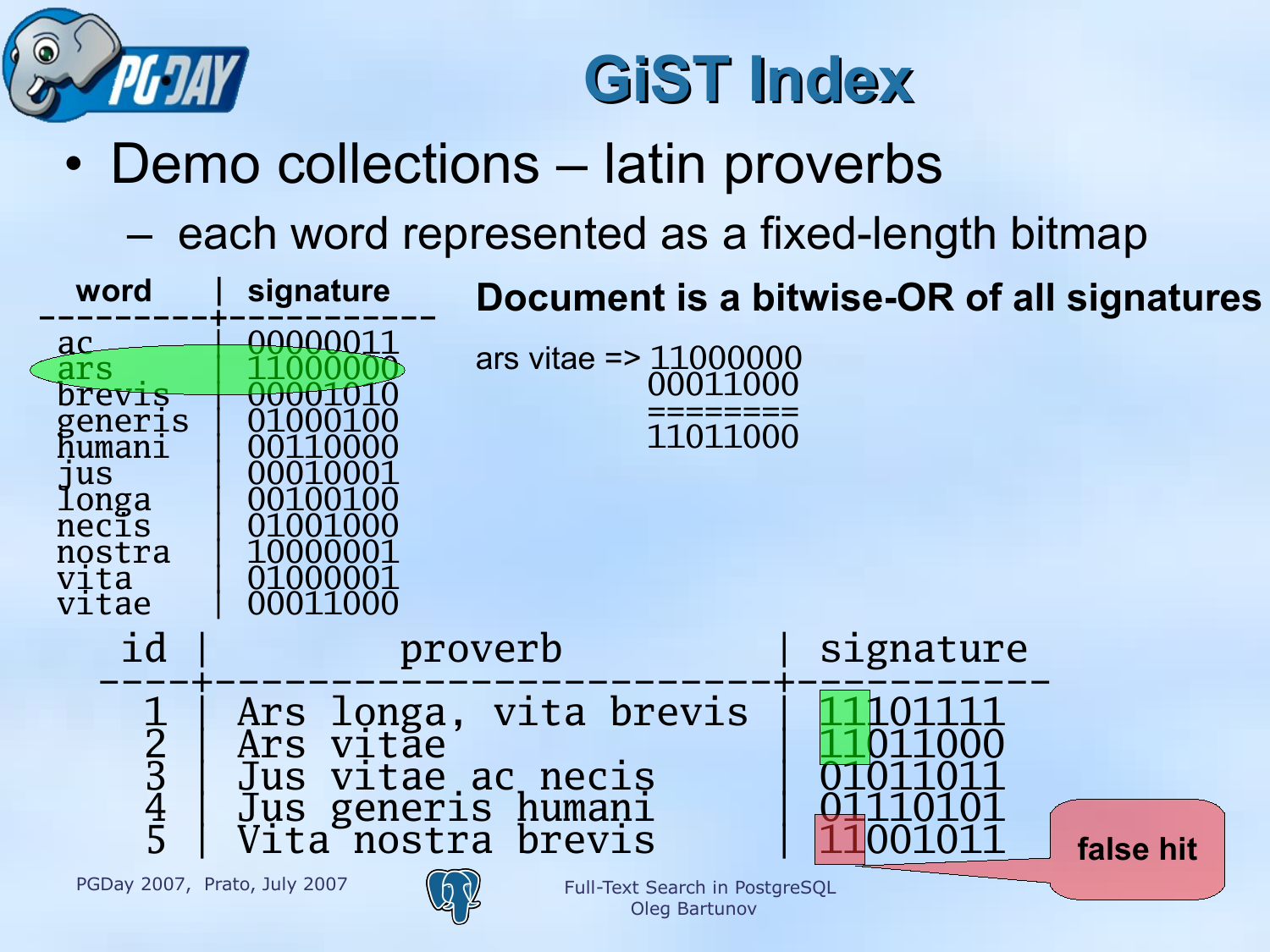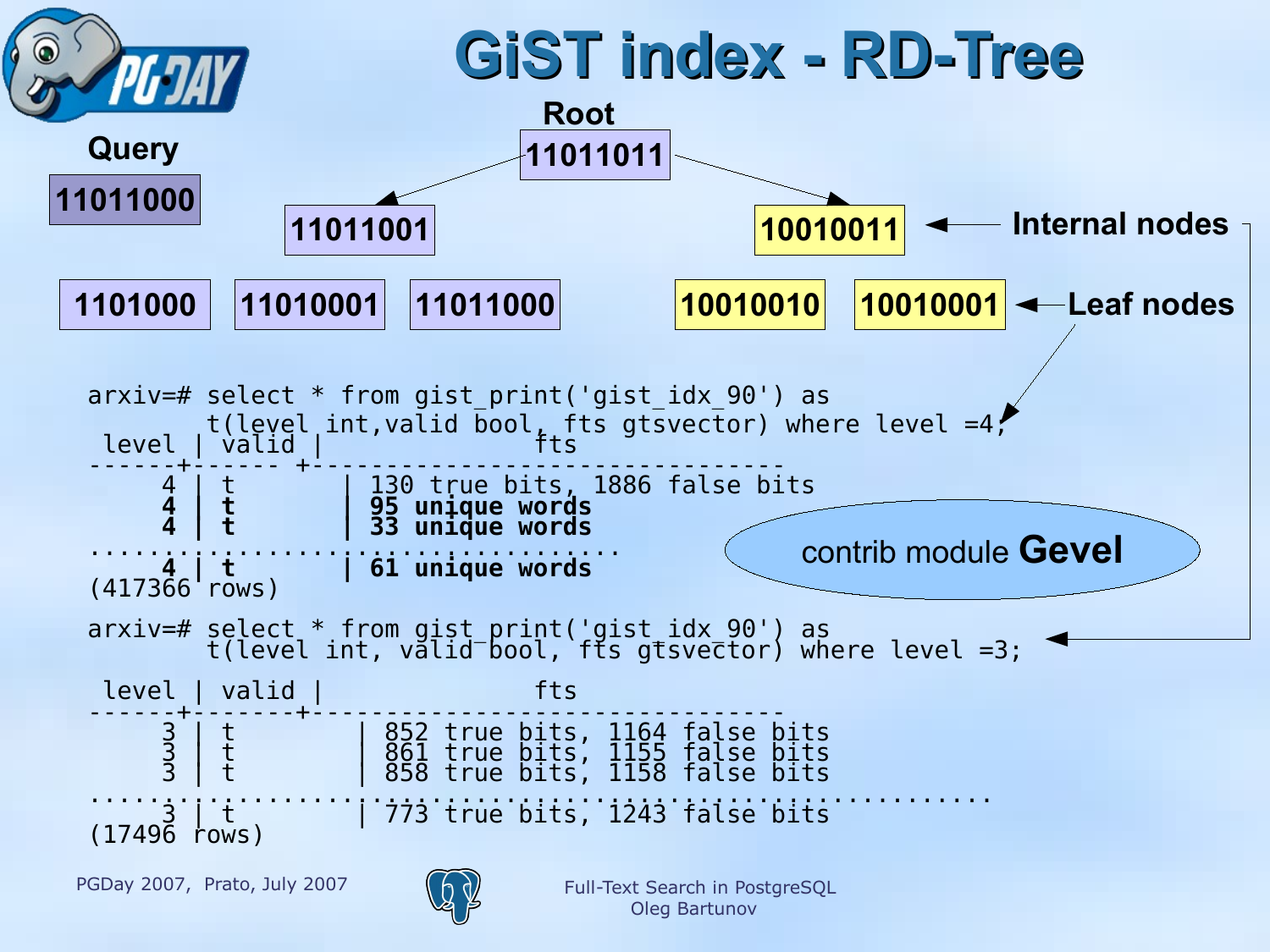



### Demo collections – latin proverbs



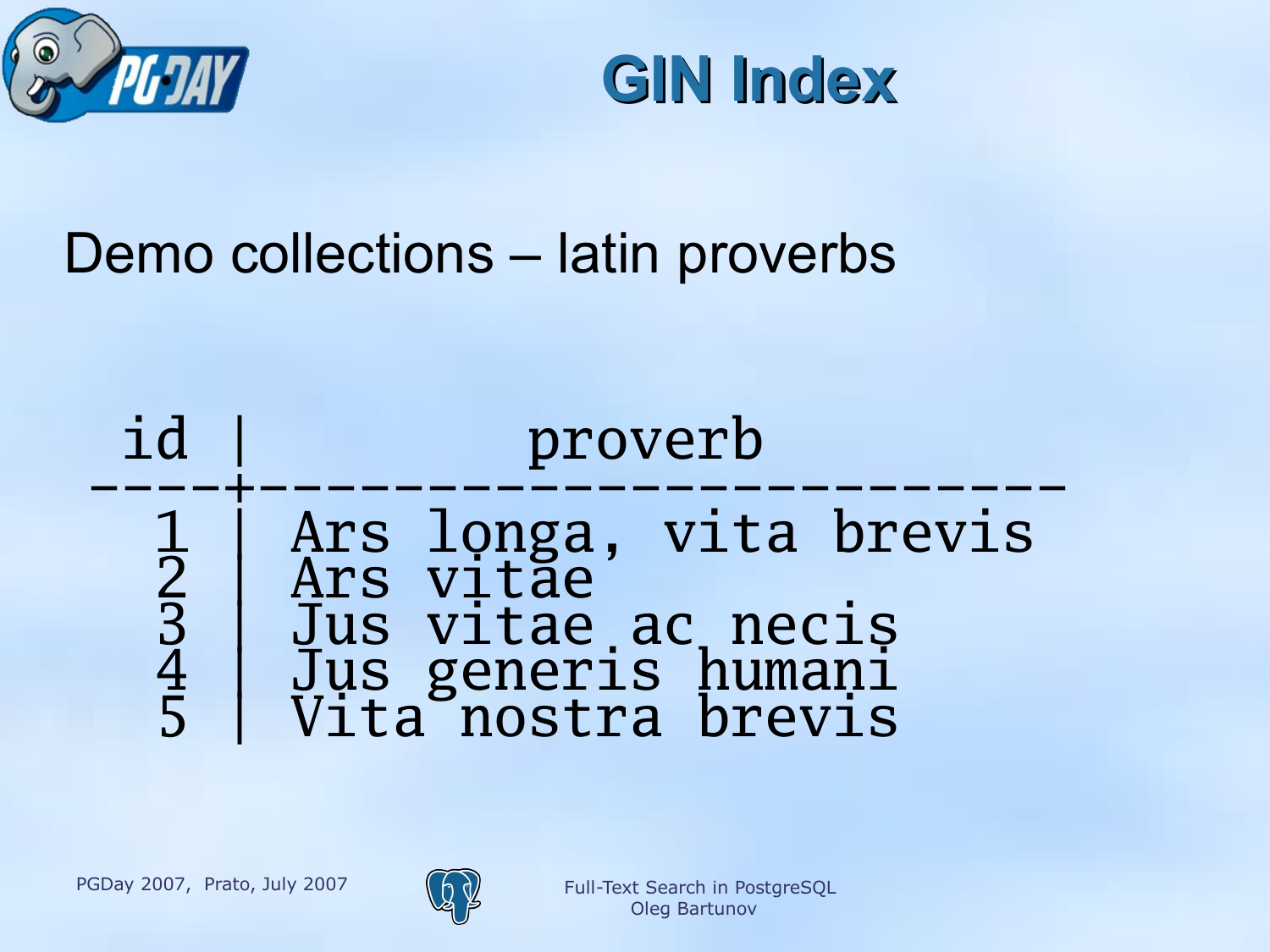



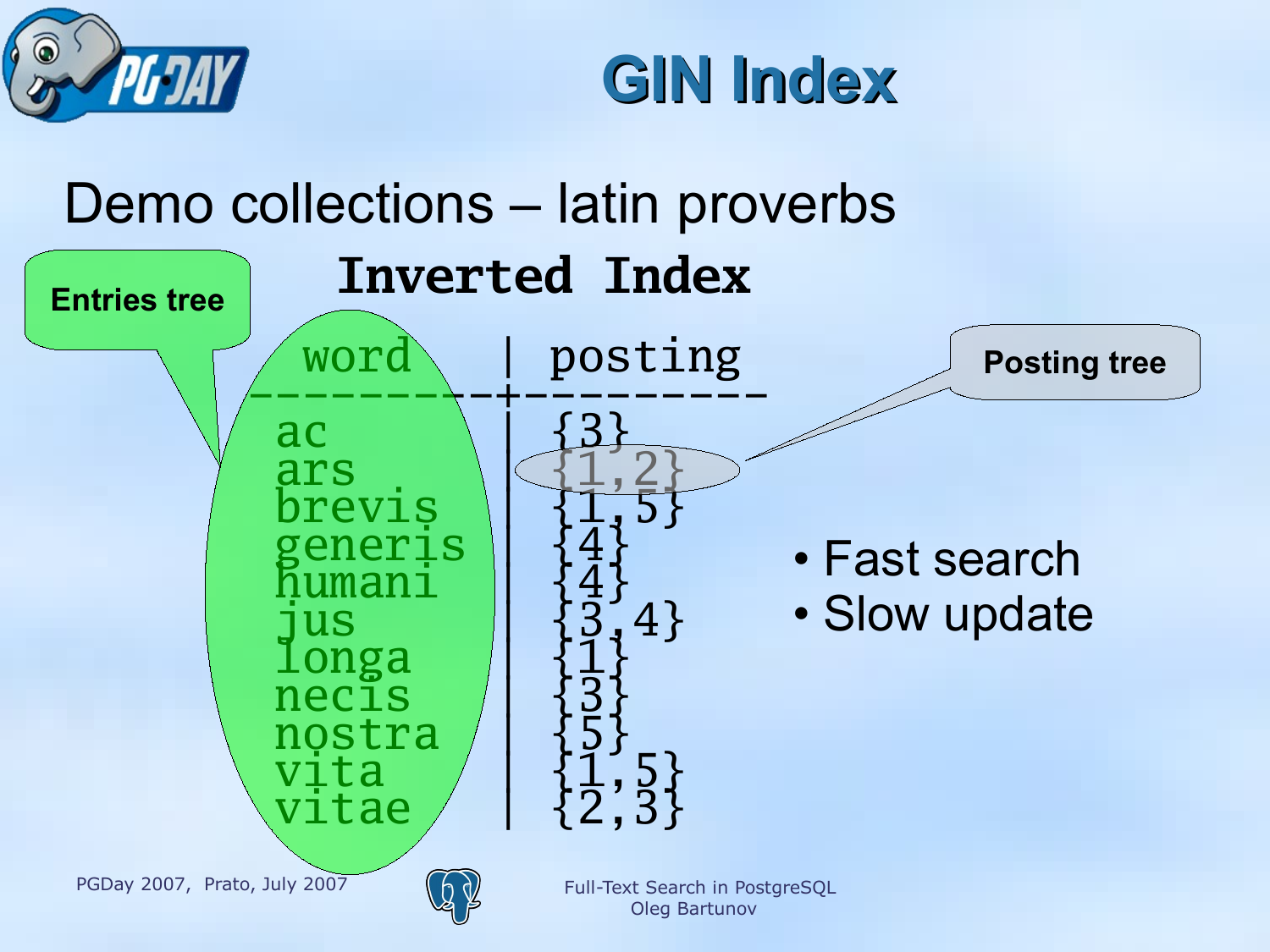



#### **Direct comparison of performance on abstracts from e-print archives**

Total number of abstracts - 405690. Desktop PC, P4 2.4Ghz, 2Gb RAM, Linux 2.6.19.1, Slackware,PostgreSQL 8.2.4.

#### **postgresql.conf:**

shared\_buffers = 256MB work\_mem = 8MB maintenance work mem = 64MB checkpoint\_segments = 9 effective\_cache\_size = 256MB

arxiv=# select pg\_relation\_size('papers'); pg\_relation\_size ------------------

1054081024

arxiv=# select count(\*) from wordstat; count

459841

--------

PGDay 2007, Prato, July 2007 (6)

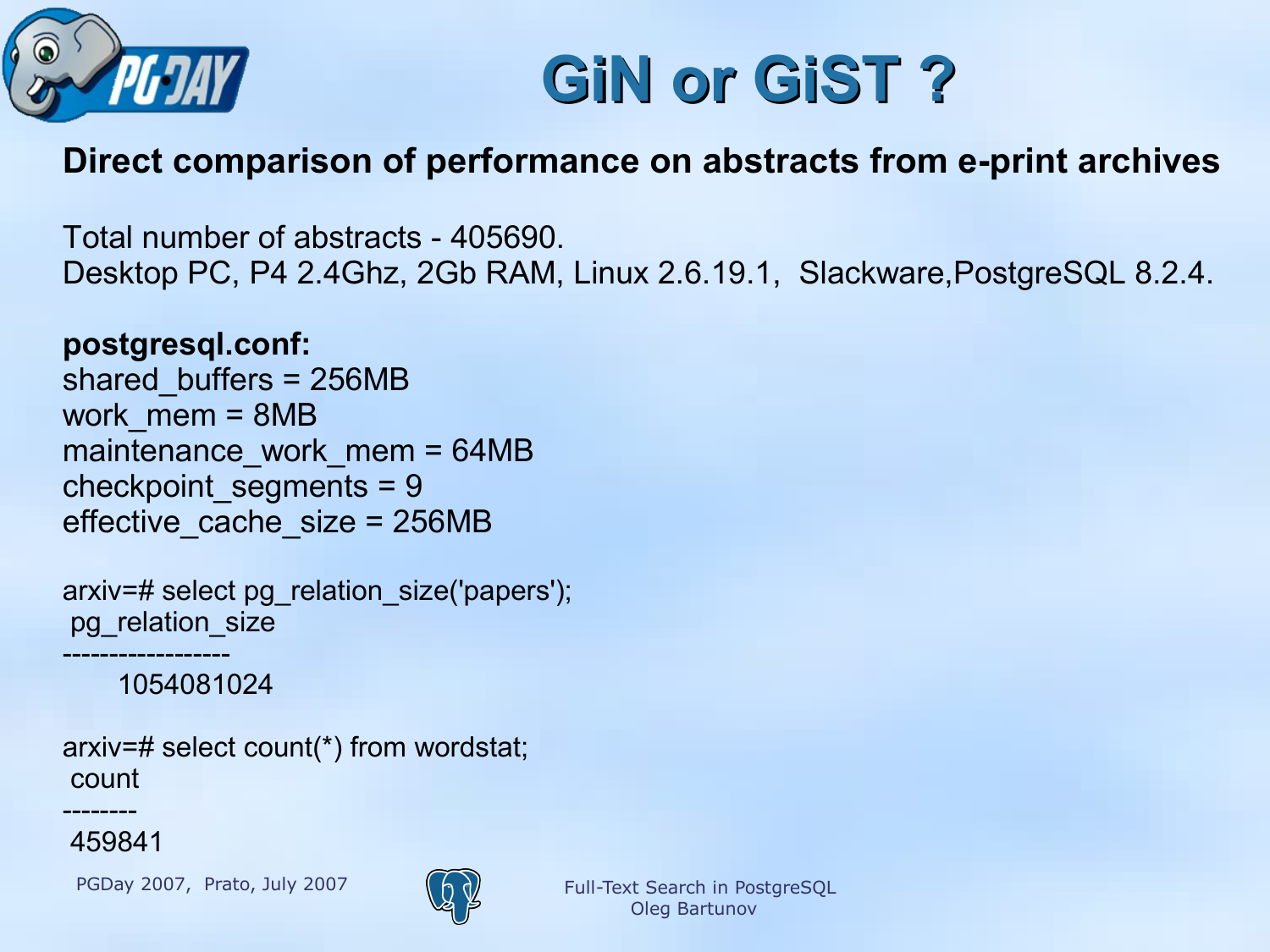

**GiN or GiST ?**

#### query 'gamma & ray & burst & !supernovae' – 2764 hits

| Index                                                   | creation(ms)                                         | $size$ (b)                                       | $count(*)$                                        | rank query                               |
|---------------------------------------------------------|------------------------------------------------------|--------------------------------------------------|---------------------------------------------------|------------------------------------------|
| GiN<br>GIST <sub>90</sub><br>GIST100<br>GIST50          | 532310.368<br>176267.543<br>189321.561<br>164669.614 | 305864704<br>145989632<br>130465792<br>279306240 | 38.739<br>111.891<br>120.730<br>122.101           | 130.488<br>188.992<br>215.153<br>200.963 |
| Updating:<br>index (nlev)                               | 95                                                   | 1035                                             | 10546                                             |                                          |
| GIN<br>GIST90<br>(4)<br>GIST100<br>(4)<br>GIST50<br>(5) | 3343.881<br>280.072<br>232.674<br>238.101            | 36337.733<br>1835.485<br>2460.621<br>2952.362    | 217577.424<br>29597.235<br>27852.507<br>33984.443 |                                          |

#### **Conclusions:**

•creation time - GiN takes 3x time to build than GiST •size of index - GiN is 2-3 times bigger than GiST •search time - GiN is 3 times faster than GiST •update time - GiN is about 10 times slower than GiST

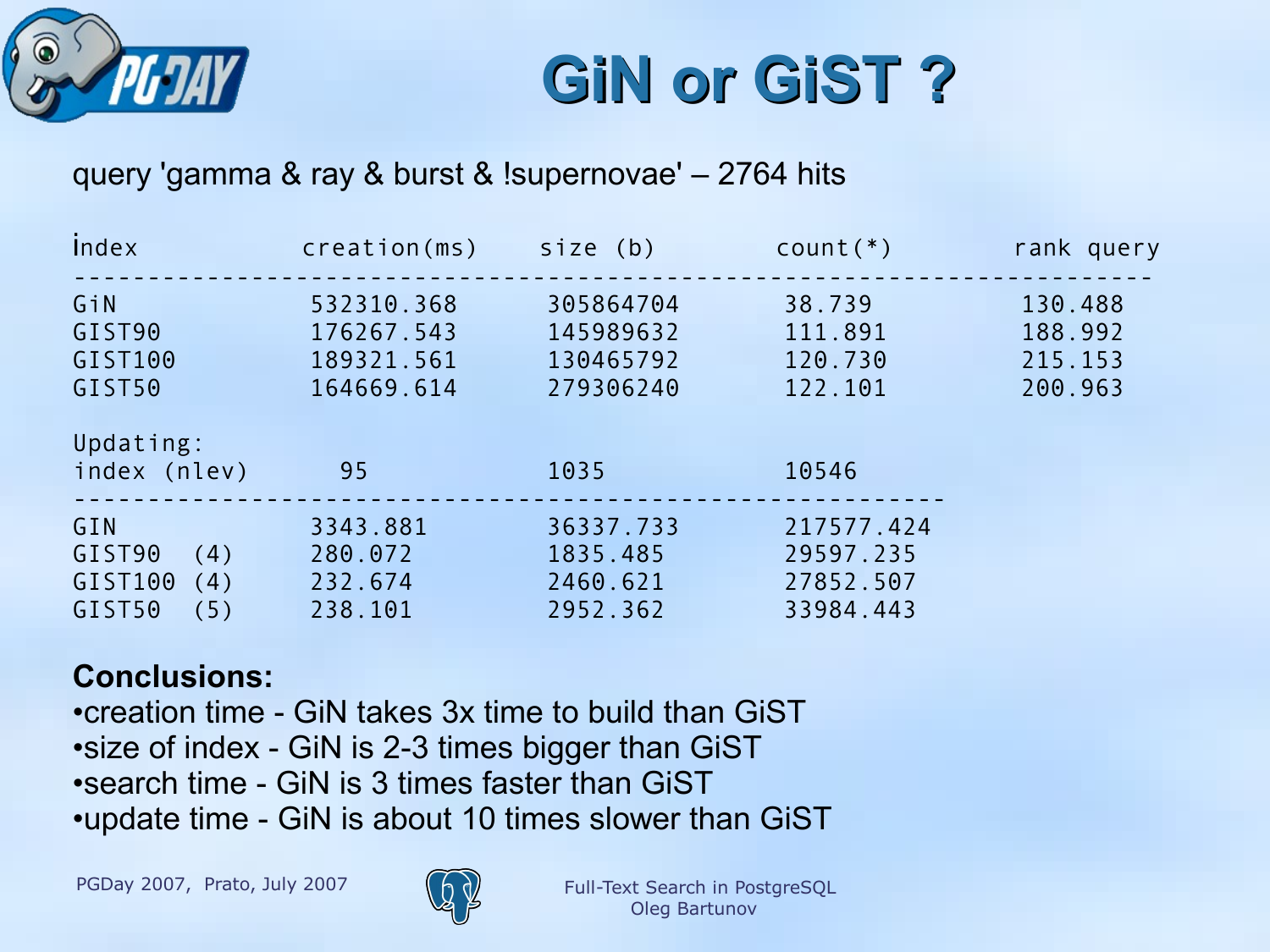

### **FTS new features**

- FTS configuration schema support
- FTS operator for textual data types
- Correct dump/restore (\*)
- SQL interface to FTS configuration
- psql commands to display info about FTS objects
- changes of FTS objects are immediate
- ispell supports ispell, myspell, hunspell dicts
- improved ts\_debug
- relative paths for dictionary files (\$PGROOT/share)

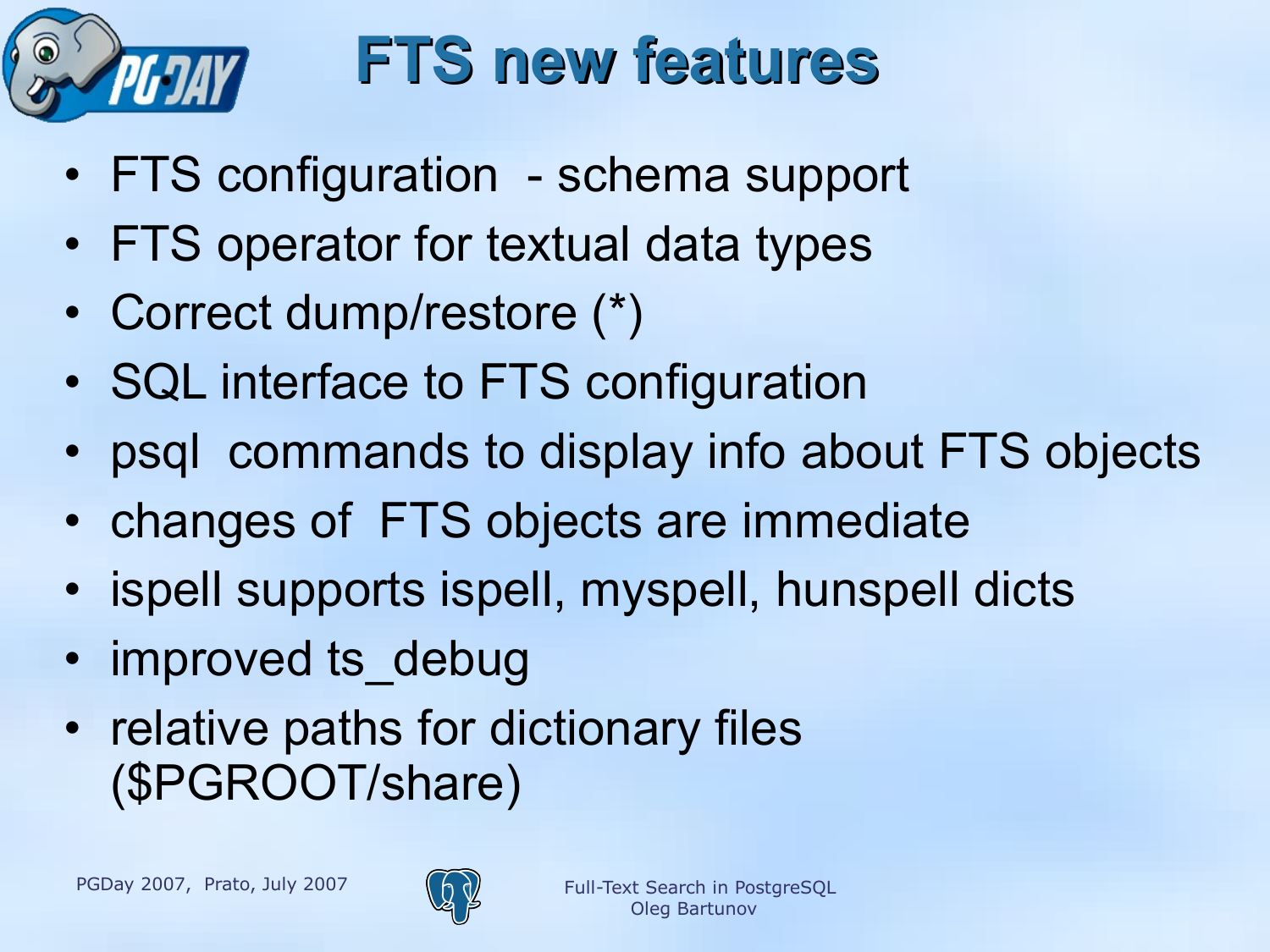



### • FTS operator supports text data types

### – easy FTS without ranking

### – use other ordering



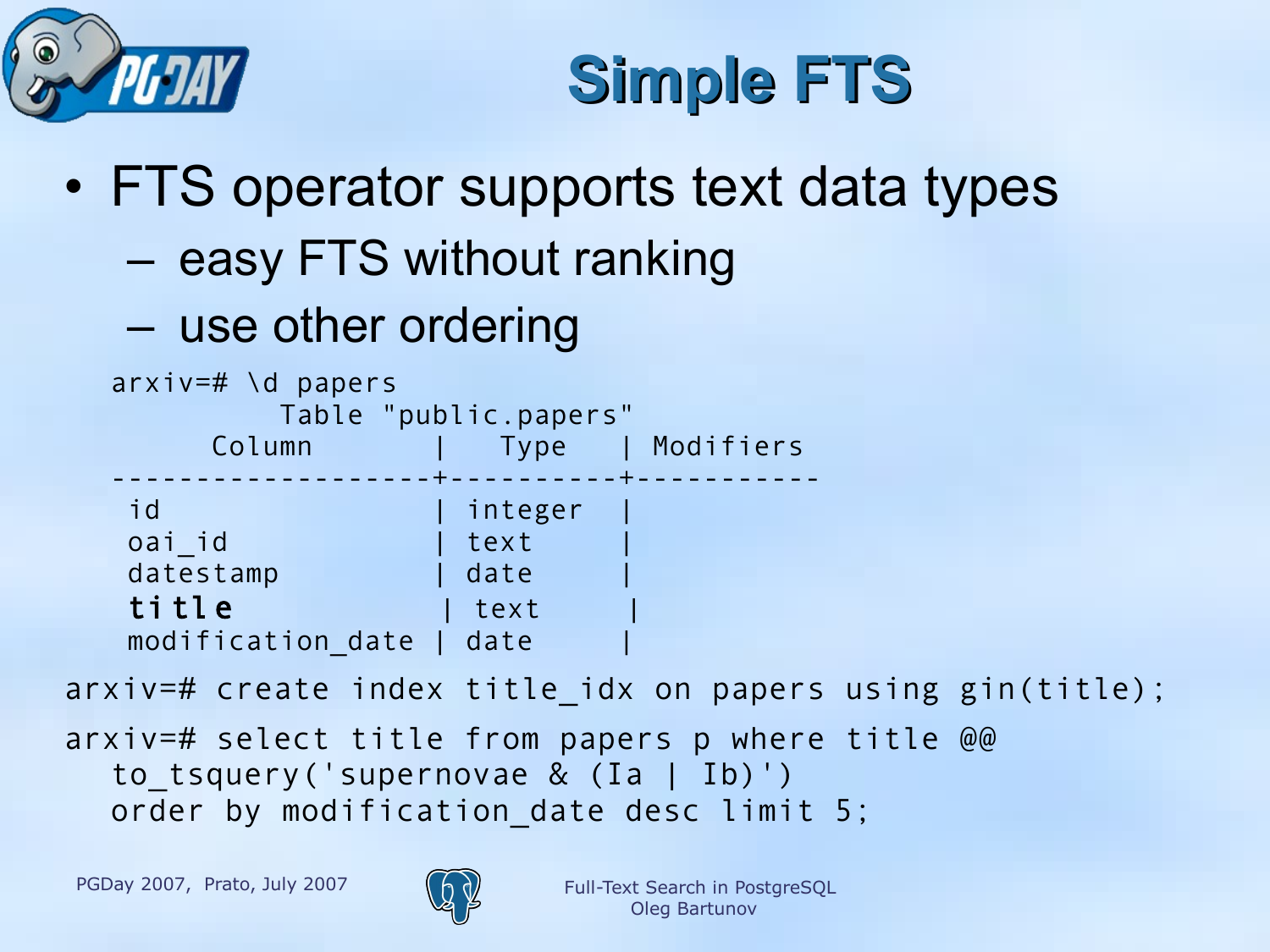

# **FTS without tsvector column**

• Use functional index (GiST or GiN) – no ranking, use other ordering

```
create index gin_text_idx on test using gin (
 coalesce(to tsvector(title),'') || coalesce(to tsvector(body),'') )
);
```

```
apod=# select title from test where 
(coalesce(to_tsvector(title),'') || coalesce(to_tsvector(body),'') ) @@ 
to tsquery('supernovae') order by sdate desc limit 10;
```
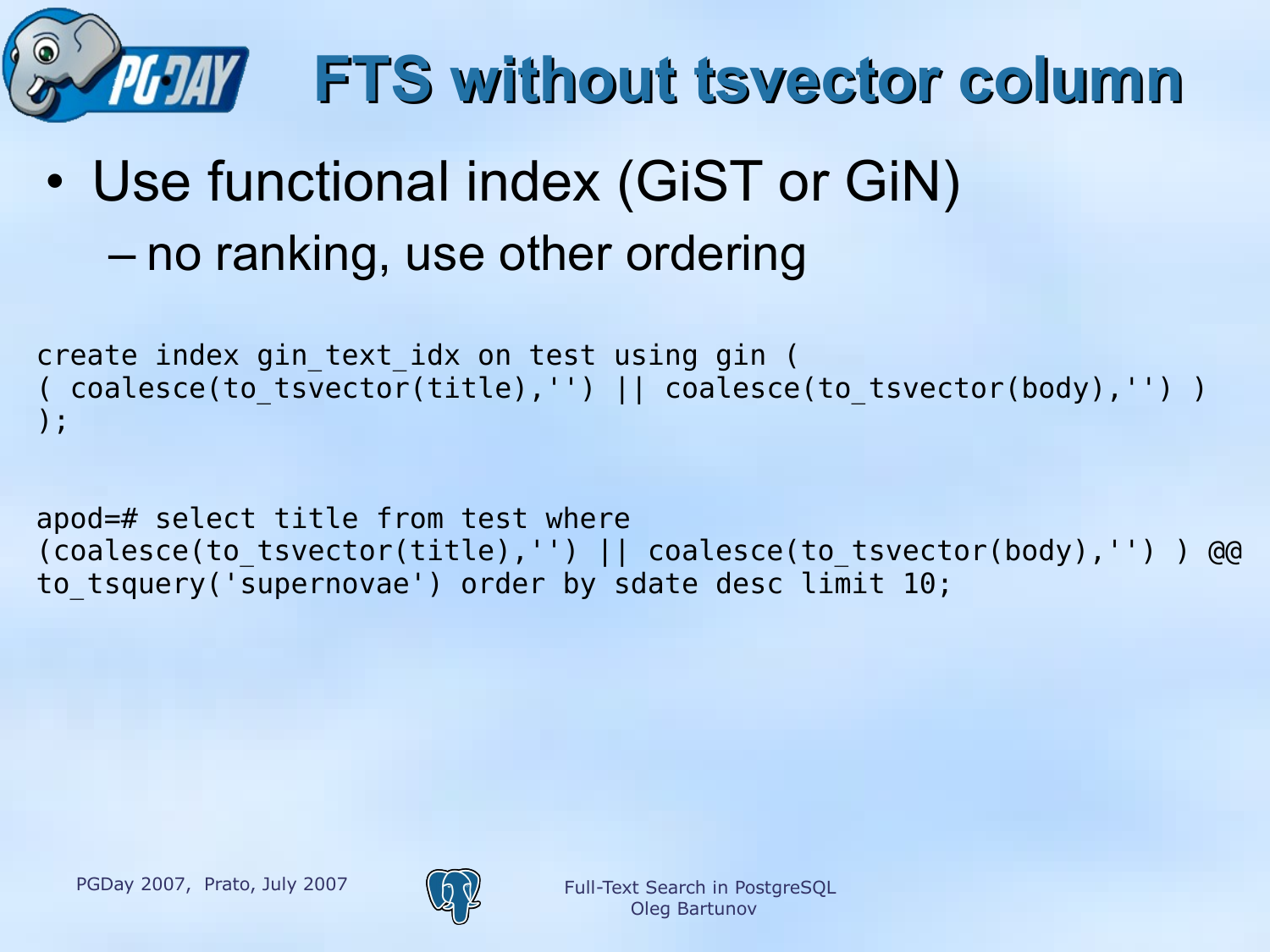

- curl -O http://www.sai.msu.su/~megera/postgres/fts/apod.dump.gz
- zcat apod.dump.gz | psql postgres
- psql postgres

```
postgres=# \d apod
Table "public.apod"
 Column | Type | Modifiers 
----------+----------+-----------
 id | integer | not null<br>title | text |
 title | text<br>body | text
 body | text<br>| sdate | date
 sdate
 keywords | text
```
postgres=# show tsearch\_conf\_name; tsearch\_conf\_name

------------------------ pg\_catalog.russian\_utf8

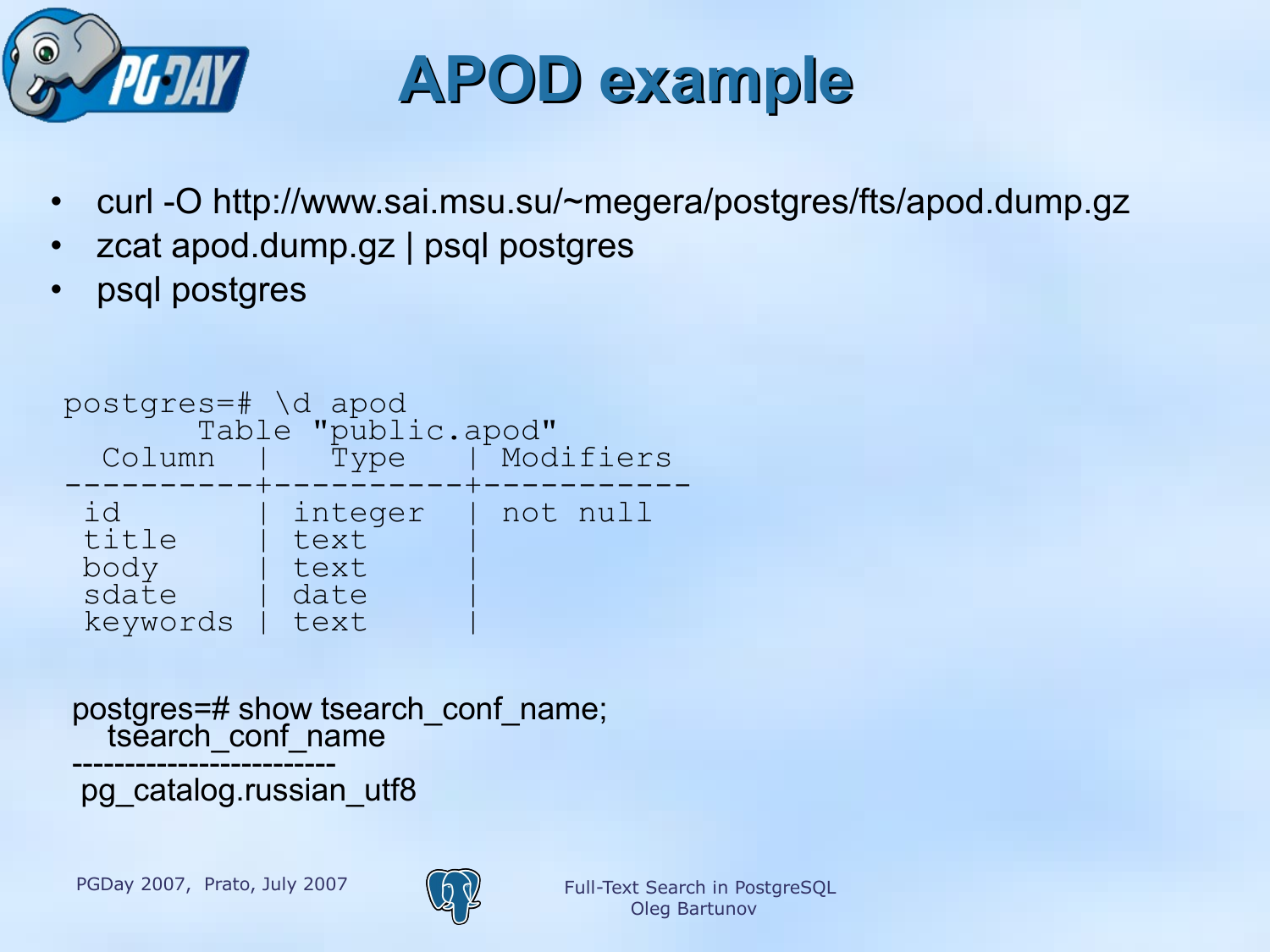

| postgres=# \dF+ pg_catalog.russian_utf8<br>Configuration "pg_catalog.russian_utf8"<br>Parser name: "pg_catalog.default"<br>Locale: 'ru_RU.UTF-8' (default)<br>Dictionaries<br>Token                                                                                                                                                                                                                                                                                                                                                                                                                                                                                                                                                                                                                                                                                                                                                               |  |
|---------------------------------------------------------------------------------------------------------------------------------------------------------------------------------------------------------------------------------------------------------------------------------------------------------------------------------------------------------------------------------------------------------------------------------------------------------------------------------------------------------------------------------------------------------------------------------------------------------------------------------------------------------------------------------------------------------------------------------------------------------------------------------------------------------------------------------------------------------------------------------------------------------------------------------------------------|--|
| email<br>pg catalog.simple<br>pg <sup>-</sup> catalog.simple<br>file<br>pg <sup>-</sup> catalog.simple<br>float<br>pg <sup>-</sup> catalog.simple<br>host<br>pg <sup>-</sup> catalog.ru stem utf8<br>hword<br>pg <sup>-</sup> catalog.simple<br>int<br>pg <sup>-</sup> catalog.en stem<br>lhword<br>pg <sup>-</sup> catalog.en <sup>-</sup> stem<br>lpart hword<br>pg <sup>-</sup> catalog.en <sup>-</sup> stem<br>lword <sup>-</sup><br>nlhword<br>pg <sup>-</sup> catalog.ru <sup>-</sup> stem utf8<br>pg <sup>-</sup> catalog.ru <sup>-</sup> stem <sup>-</sup> utf8<br>nlpart hword<br>nlword <sup>-</sup><br>pg_catalog.ru_stem_utf8<br>pq <sup>-</sup> catalog.simple<br>part hword<br>sfloāt<br>pg <sup>-</sup> catalog.simple<br>pg <sup>-</sup> catalog.simple<br>uint<br>pg <sup>-</sup> catalog.simple<br>uri<br>pg_catalog.simple<br>url<br>pg <sup>-</sup> catalog.simple<br>version<br>pg <sup>-</sup> catalog.ru stem utf8<br>word |  |

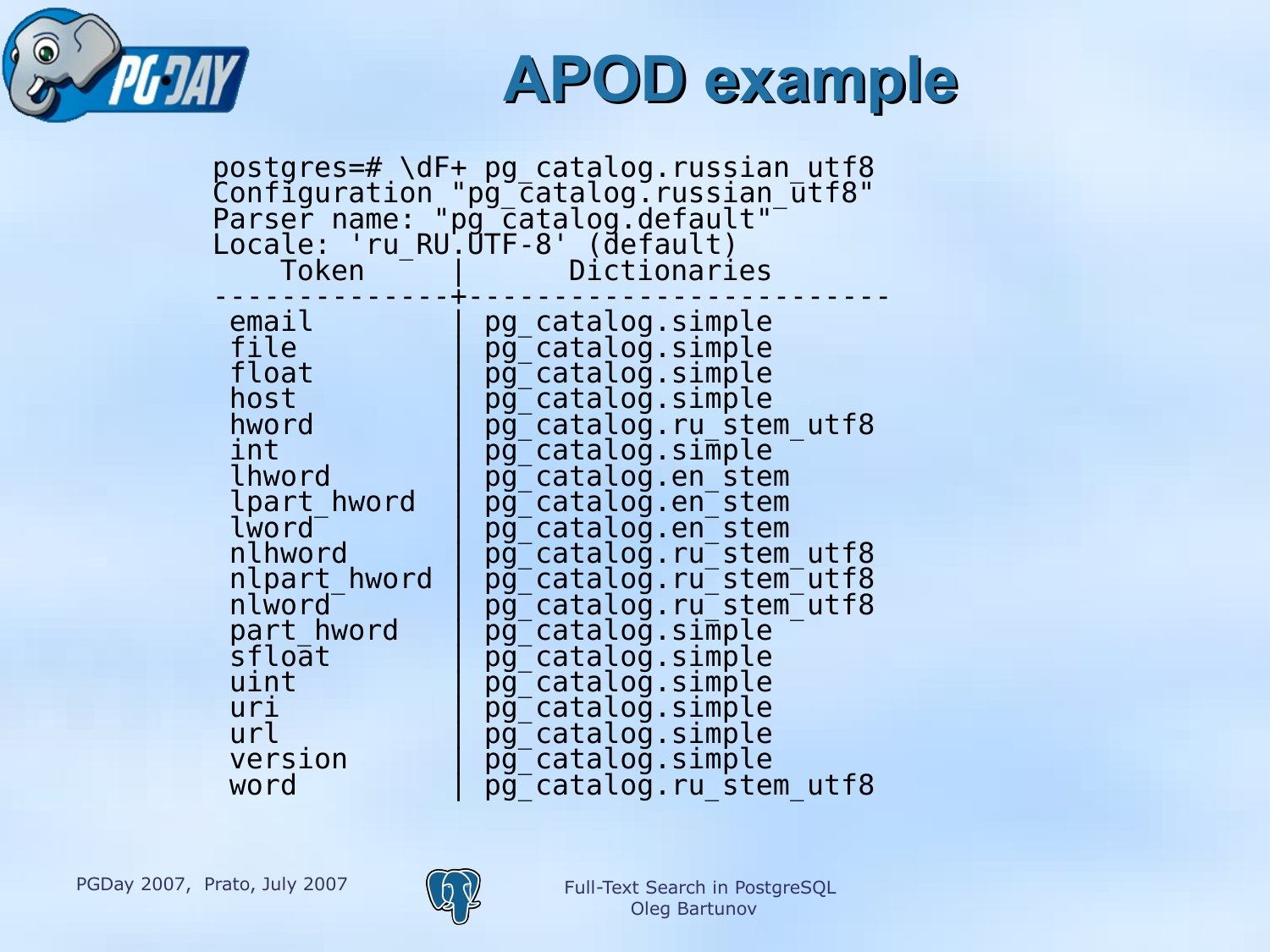

postgres=# alter table apod add column fts tsvector; postgres=# update apod set fts=

setweight( coalesce( to\_tsvector(title),"),'B') with a line of setweight( coalesce( to\_tsvector(title),"),'B') setweight( coalesce( to\_tsvector(keywords),''),'A') || setweight( coalesce( to\_tsvector(body),"),'D');

**NULL || nonNULL => NULL**

**if NULL then ''**

postgres=# create index apod\_fts\_idx on apod using gin(fts); postgres=# vacuum analyze apod;

postgres=# select title from apod where fts @@ plainto\_tsquery('supernovae stars') limit 5; title

PGDay 2007, Prato, July 2007 (A) Full-Text Search in PostgreSQL ------------------------------------------- Runaway Star Exploring The Universe With IUE 1978-1996 Tycho Brahe Measures the Sky Unusual Spiral Galaxy M66 COMPTEL Explores The Radioactive Sky



Oleg Bartunov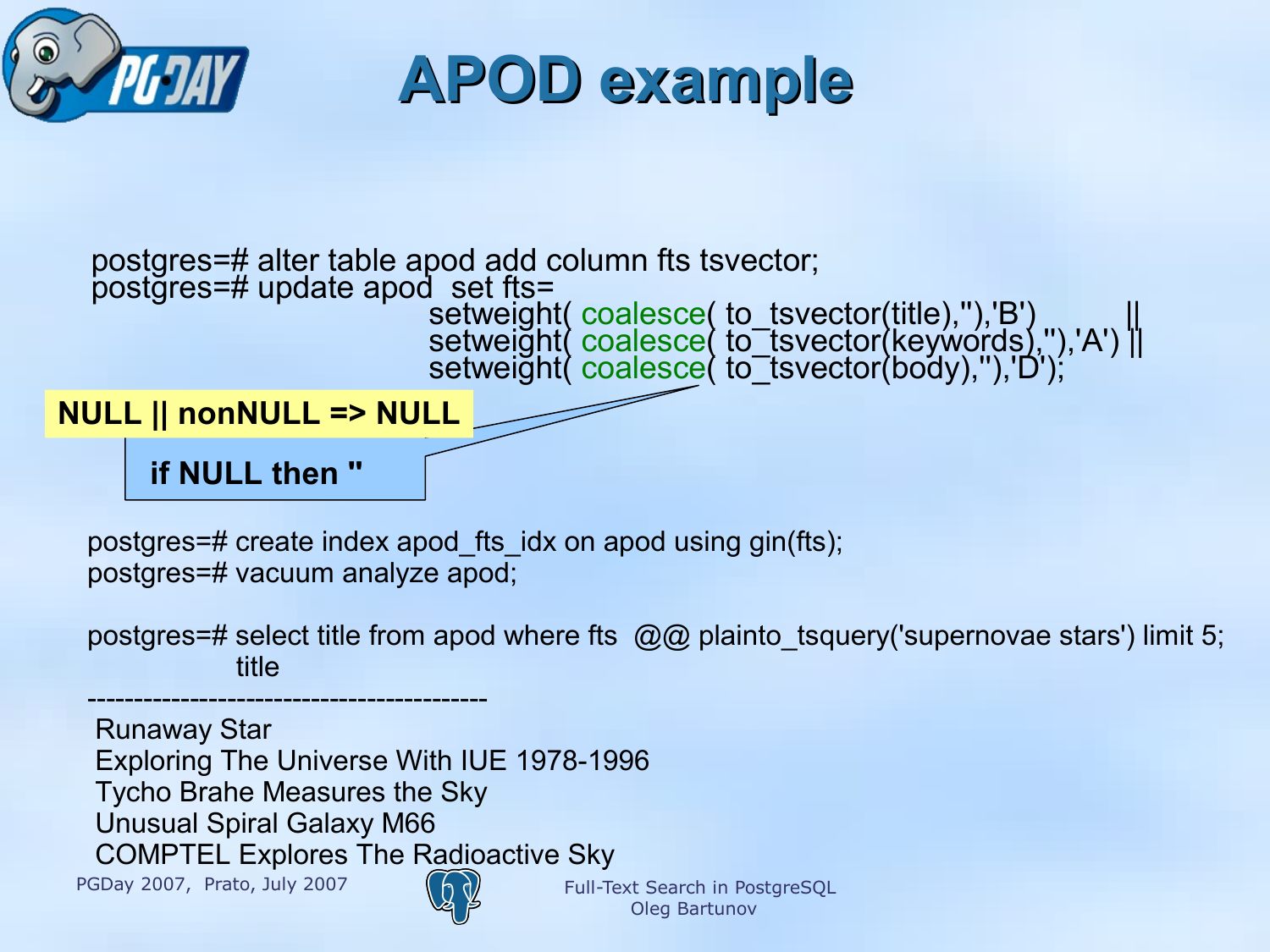

| postgres=# select title,rank_cd(fts, q) from apod,<br>to_tsquery('supernovae & x-ray') q<br>where fts @@ q order_by_rank_cd desc limit 5;                                                                           | rank cd                                             |
|---------------------------------------------------------------------------------------------------------------------------------------------------------------------------------------------------------------------|-----------------------------------------------------|
| Supernova Remnant E0102-72 from Radio to X-Ray<br>An X-ray Hot Supernova in M81<br>X-ray Hot Supernova Remnant in the SMC<br>Tycho's Supernova Remnant in X-ray<br>Supernova Remnant and Neutron Star<br>$(5$ rows) | 1.59087<br>1.47733<br>1.34823<br>1.14318<br>1.08116 |

Time: 1.965 ms **rank\_cd uses only local information !**

 **0 < rank/(rank+1) < 1**

#### **rank\_cd('{0.1, 0.2, 0.4, 1.0 }',fts, q) D** C B A

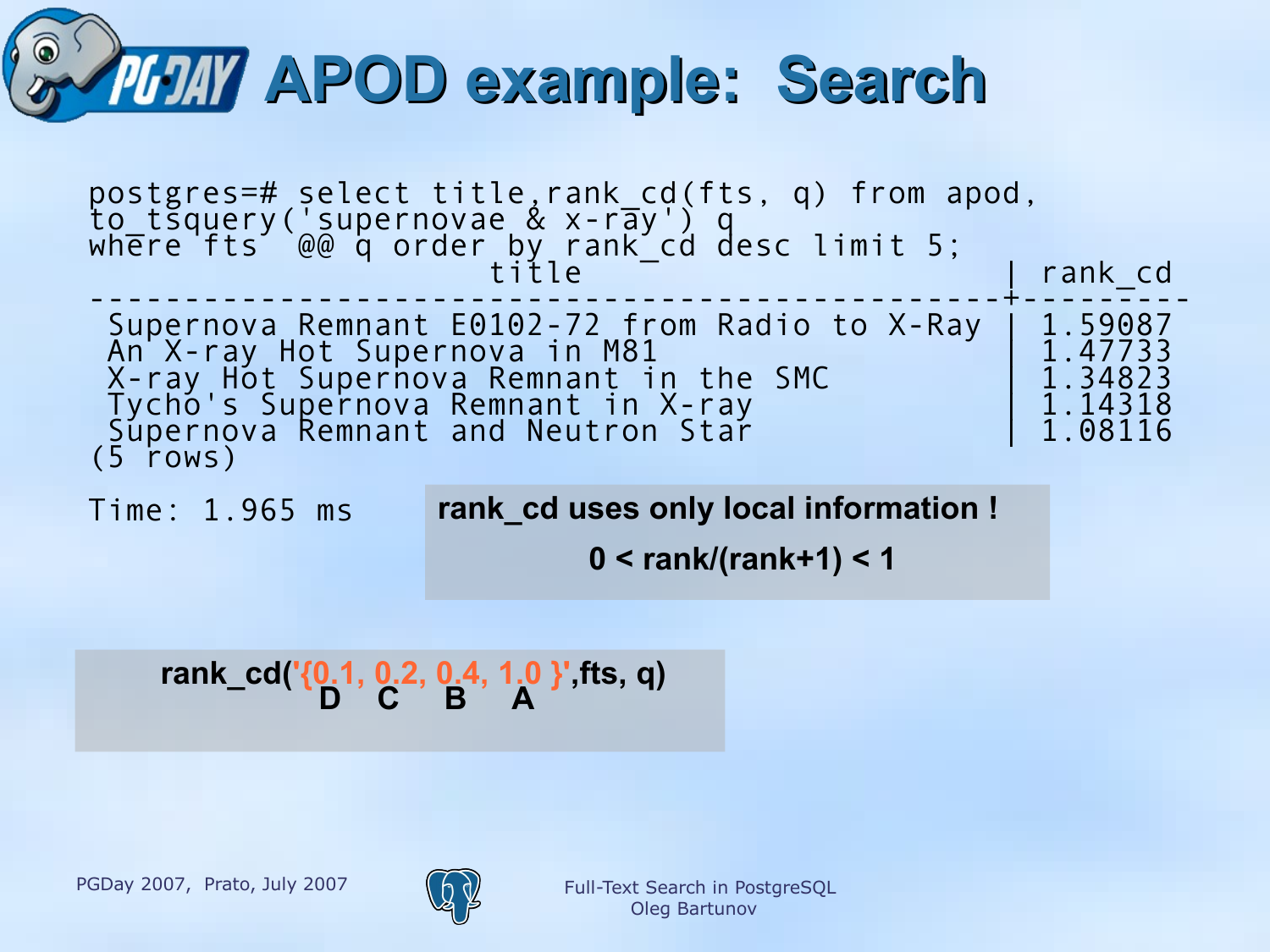

postgres=# select **headline(body,q,'StartSel=<,StopSel=>,MaxWords=10,MinWords=5')**, rank cd(fts, q) from apod, to tsquery('supernovae & x-ray') q where fts @@ q order by rank\_cd desc limit 5; headline | rank\_cd | rank\_cd | rank\_cd | rank\_cd | rank\_cd | rank\_cd | rank\_cd | rank\_cd | rank\_cd | rank\_cd | ----------------------------------------------------------------------+--------- <**supernova**> remnant E0102-72, however, is giving astronomers a clue | 1.59087 <**supernova**> explosion. The picture was taken in <**X**>-<**rays**> | 1.47733 <**X**>-<**ray**> glow is produced by multi-million degree | 1.34823 <**X**>-<**rays**> emitted by this shockwave made by a telescope | 1.14318 <**X**>-<**ray**> glow. Pictured is the <**supernova**> | 1.08116 (5 rows) Time: 39.298 ms **Slow, use subselects ! See tips** 

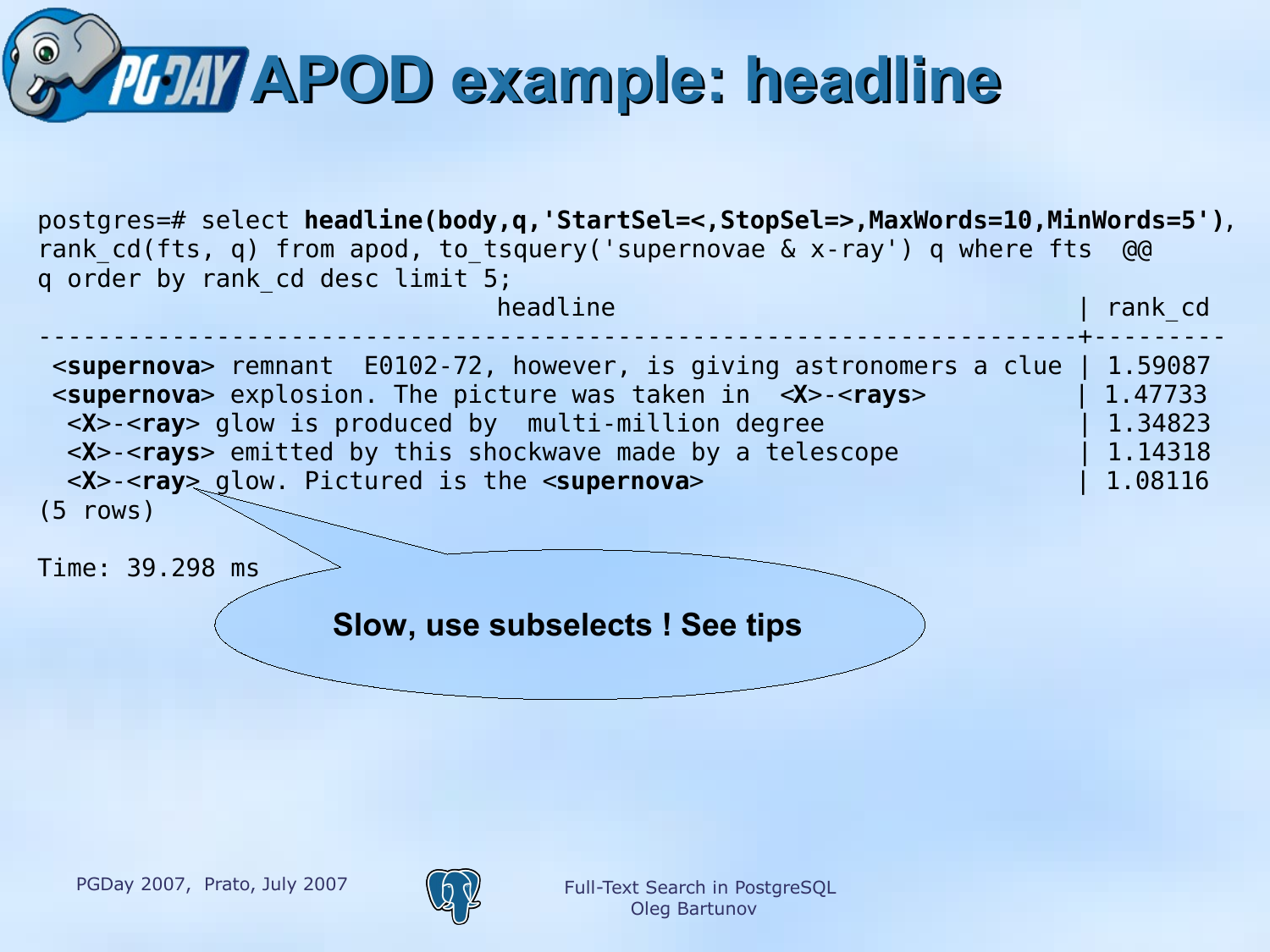

- Different searches with one full-text index
	- title search

```
=# select title,rank_cd(fts, q) from apod, 
to_tsquery('supernovae:b & x-ray') q 
where fts @@@ q order by rank_cd desc limit 5;
\begin{array}{ccc} \texttt{title} & - \end{array} | rank_cd
------------------------------------------------+---------
Supernova Remnant E0102-72 from Radio to X-Ray | 1.59087
An X-ray Hot Supernova in M81 | 2006 | 1.47733
X-ray Hot Supernova Remnant in the SMC | 1.34823
Tycho's Supernova Remnant in X-ray | 1.14318
Supernova Remnant and Neutron Star | 1.08116
(5 rows)
```
**to\_tsquery('supernovae:ab') -** title and keywords search

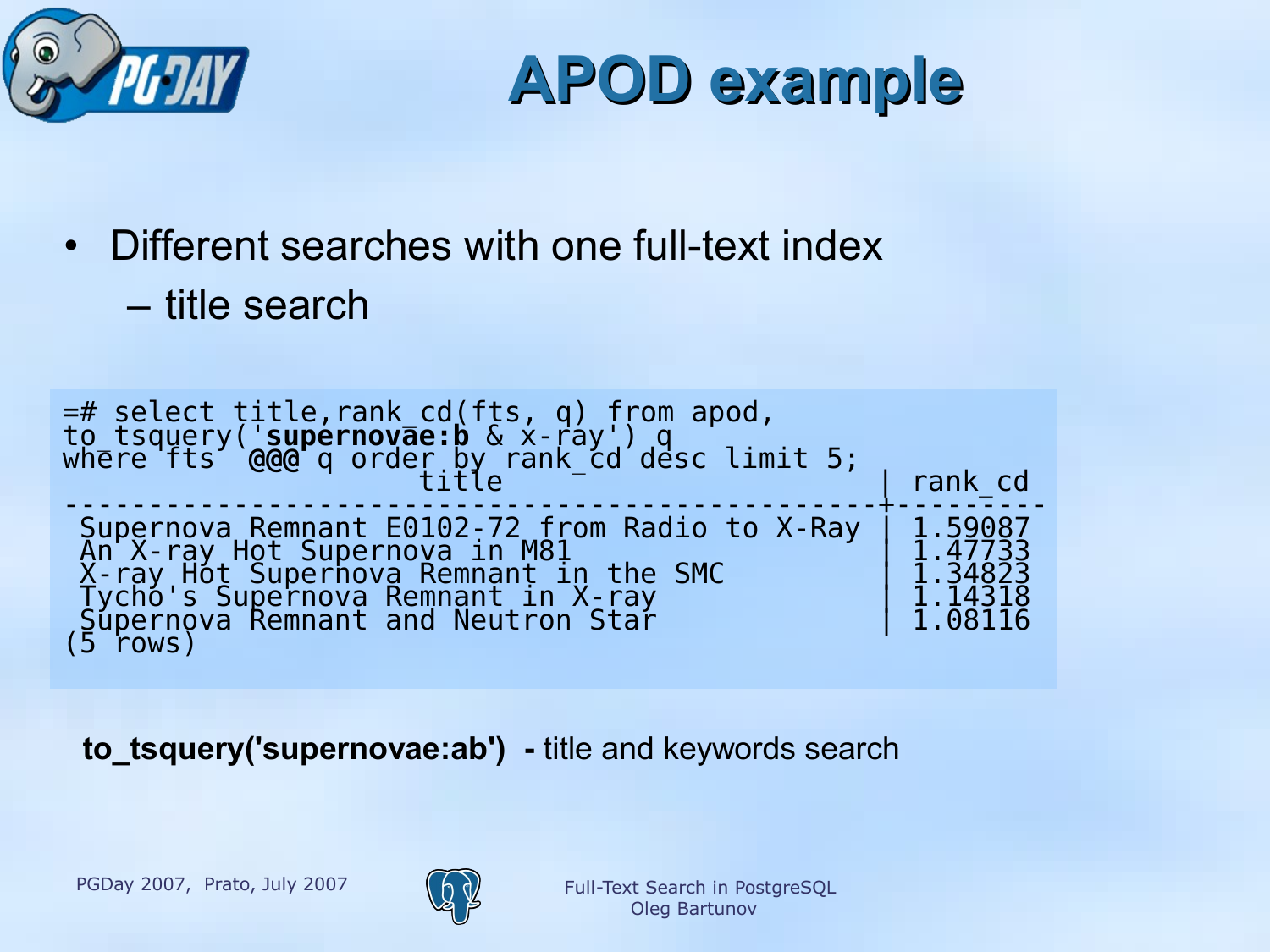



**790 times** 

• headline() function is slow – use **subselect**

select id,headline(body,q)<del>,rank</del>(fts,q) as rank from apod, to tsquery('stars') q where fts @@ q order by rank desc limit 10;

#### Time: 723.634 ms

**10 times !**

select id,headline(body,q),rank from ( select id,body,q, rank(fts,q) as rank from apod, to tsquerý('stárs') q where fts @@ q order by rank desc limit 10 ) as foo;

Time: 21.846 ms

=#select count(\*)from apod where fts @@ to\_tsquery('stars'); count

------- 790

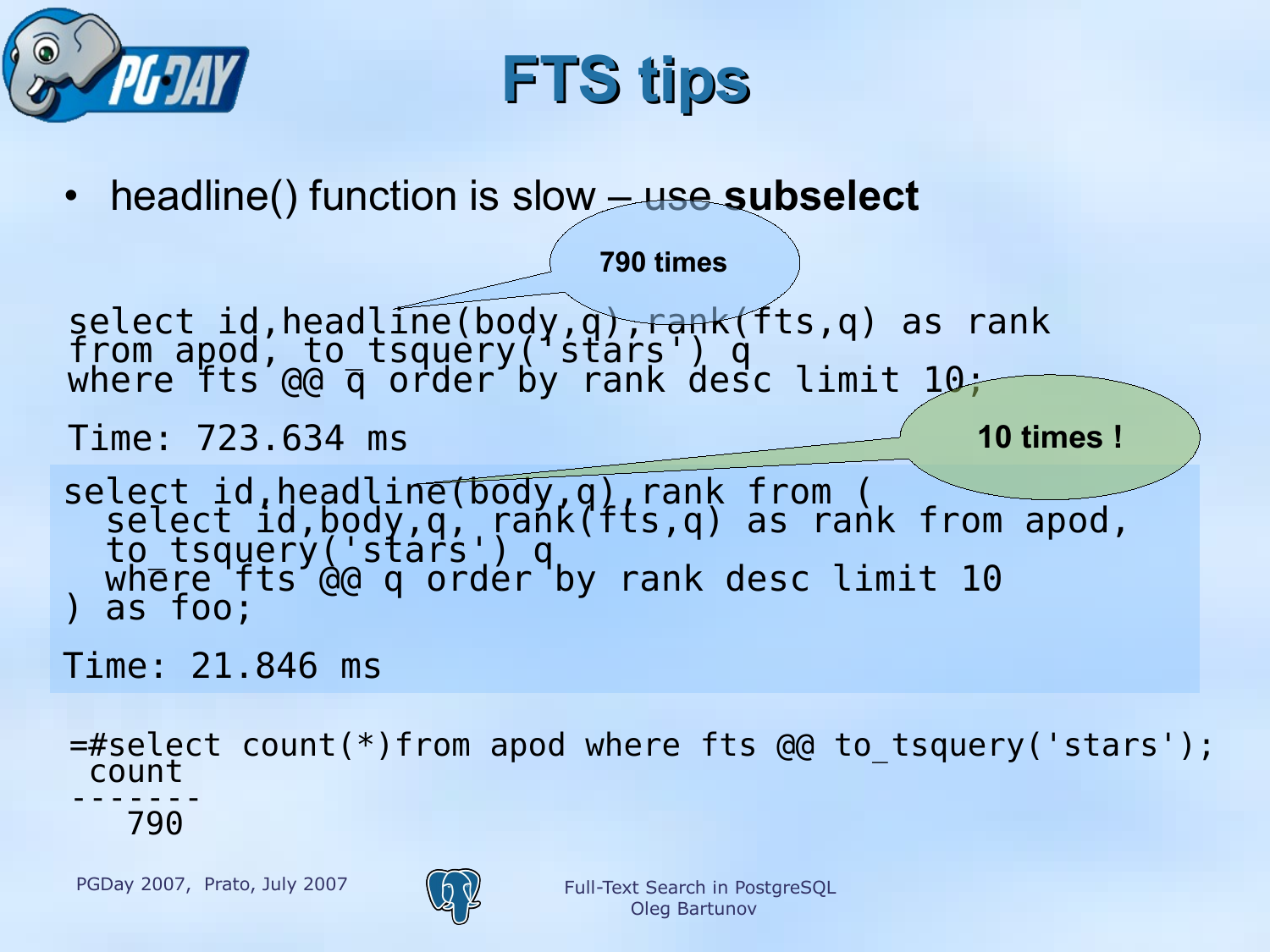



Fuzzy search with contrib/pg trgm - trigram statistics

```
=# select show_trgm('supyrnova');
 show_trgm \sim show_trgm
-------------------------------------------------
{" s"," su",nov,ova,pyr,rno,sup,upy,"va ",yrn}
```
=# select \* into apod\_words from stat('select fts from apod') order by ndoc desc, nentry desc,word;

```
=\# \d apod words
 Table "public.apod words"
Column | Type | Modifiers 
--------+---------+-----------
word I text
ndoc | integer | 
nentry | integer
=# create index trgm_idx on apod_words using gist(word gist_trgm_ops);
=# select word, similarity(word, 'supyrnova') AS sml 
from apod words where word % 'supyrnova' order by sml desc, word;
  word | sml
-----------+----------
supernova | 0.538462
                                                           collect statistics
```
PGDay 2007, Prato, July 2007  $(A, A)$  Full-Text Search in PostgreSQL

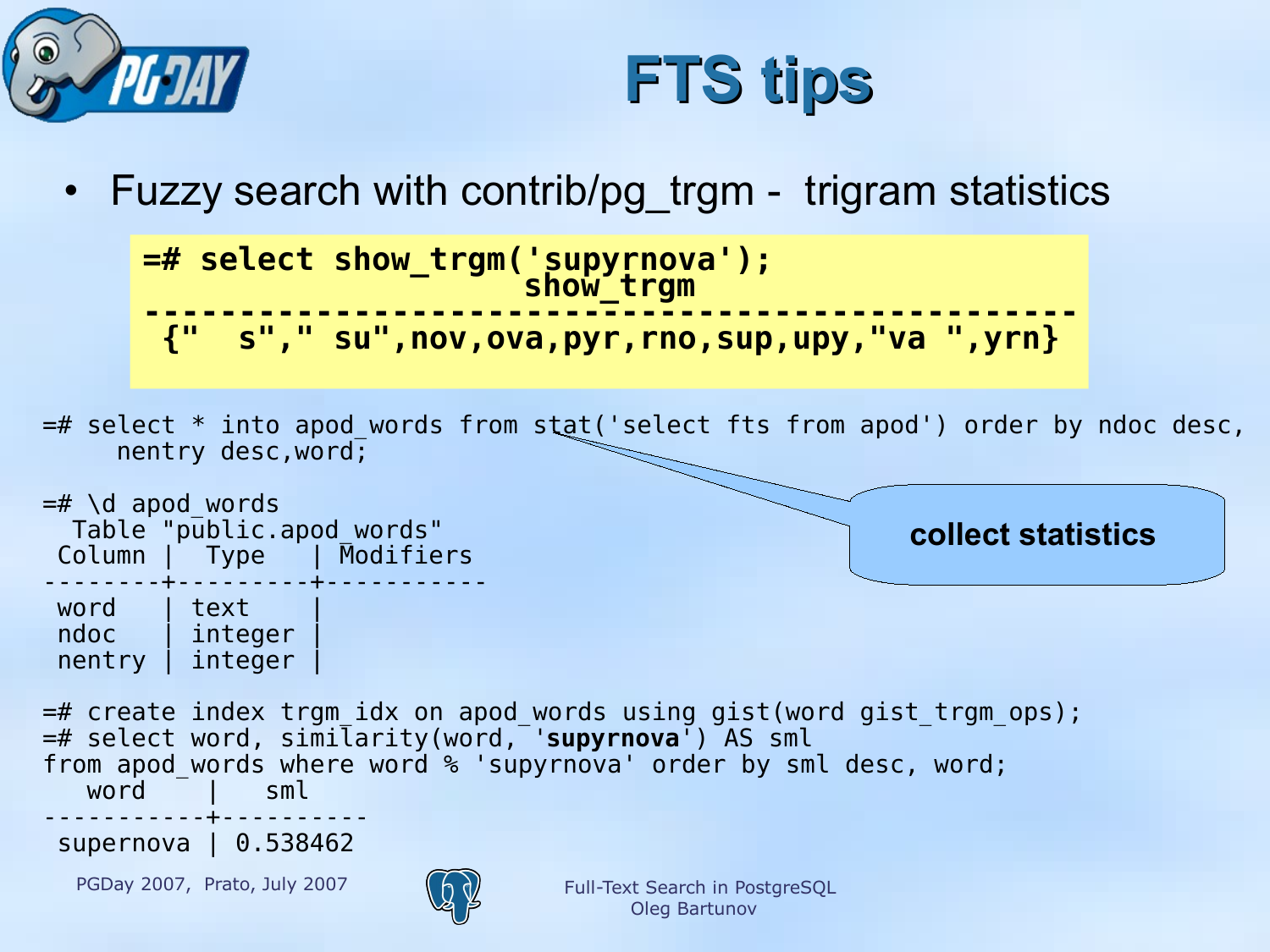

### **To be or not to be ...**

#### **Two FTS configurations: with and without stop-words**





Oleg Bartunov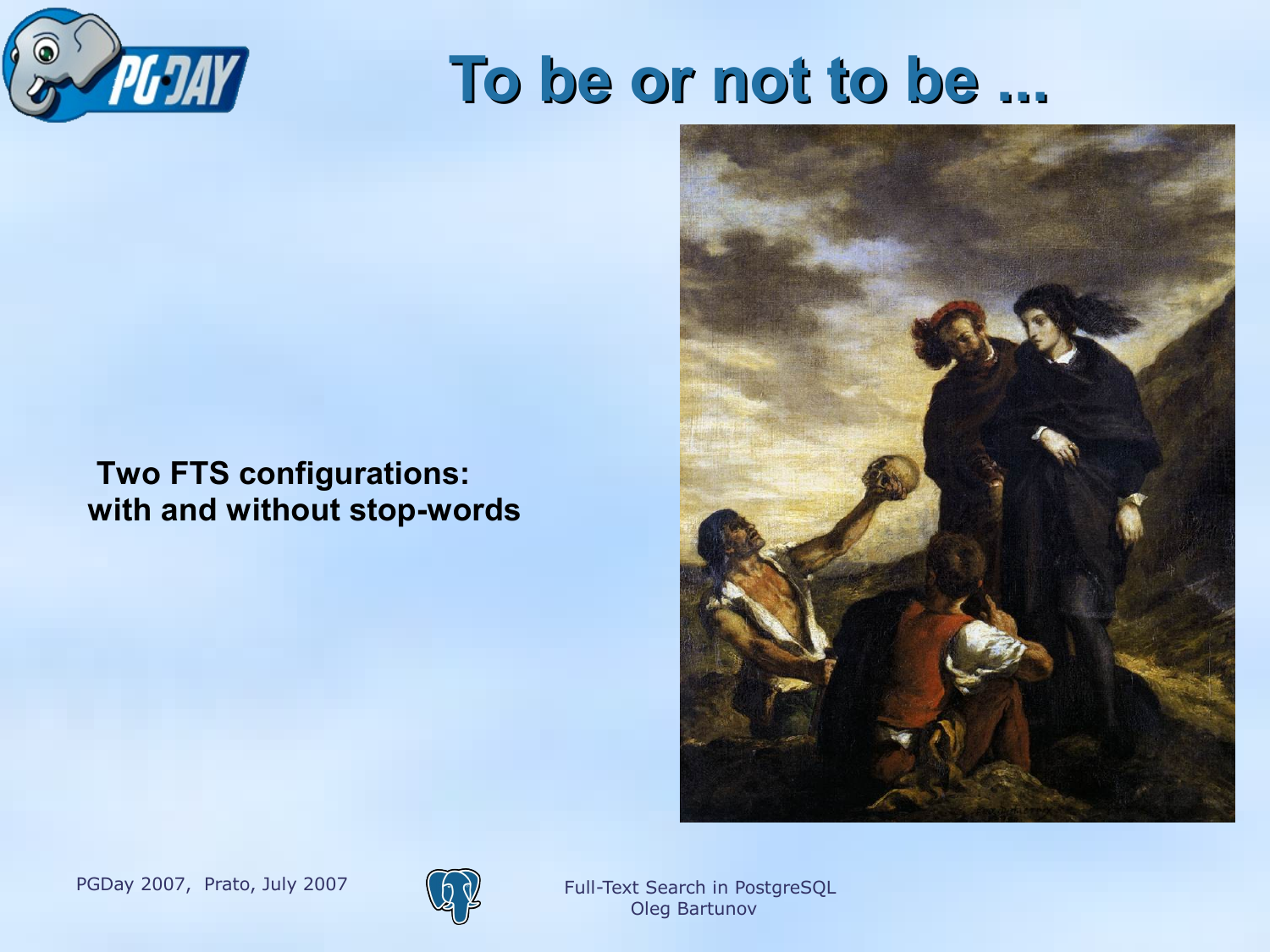

### **To be or not to be ...**

| hamlet=# \dFd+ en stem |      |               |                               |                                                                                  |  |
|------------------------|------|---------------|-------------------------------|----------------------------------------------------------------------------------|--|
|                        |      |               | List of fulltext dictionaries |                                                                                  |  |
| Schema                 | Name | l Init method | Lexize method                 | <b>Example 1</b> Init options                                                    |  |
|                        |      |               |                               | pg catalog   en stem   dsnb en init   dsnb lexize   dicts data/english.stop   En |  |

CREATE TEXT SEARCH DICTIONARY **en\_stem\_nostop** OPTION NULL LIKE **en\_stem**; CREATE TEXT SEARCH CONFIGURATION **hamlet** LIKE english WITH MAP; ALTER TEXT SEARCH CONFIGURATION **hamlet** ALTER MAPPING lhword,lpart\_hword,lword WITH **en\_stem\_nostop**;

update text set fts=coalesce(to\_tsvector('**hamlet**',txt),''); hamlet=# select headline('**hamlet**',txt,q,'StartSel=<,StopSel=>') from text, plainto tsquery('**hamlet**','to be or not to be') q where fts @@ q; headline

Ham. <To> <br/>>be>, <or> <not> <to> <br/>>be>, that is the Question:



-------------------------------------------------------------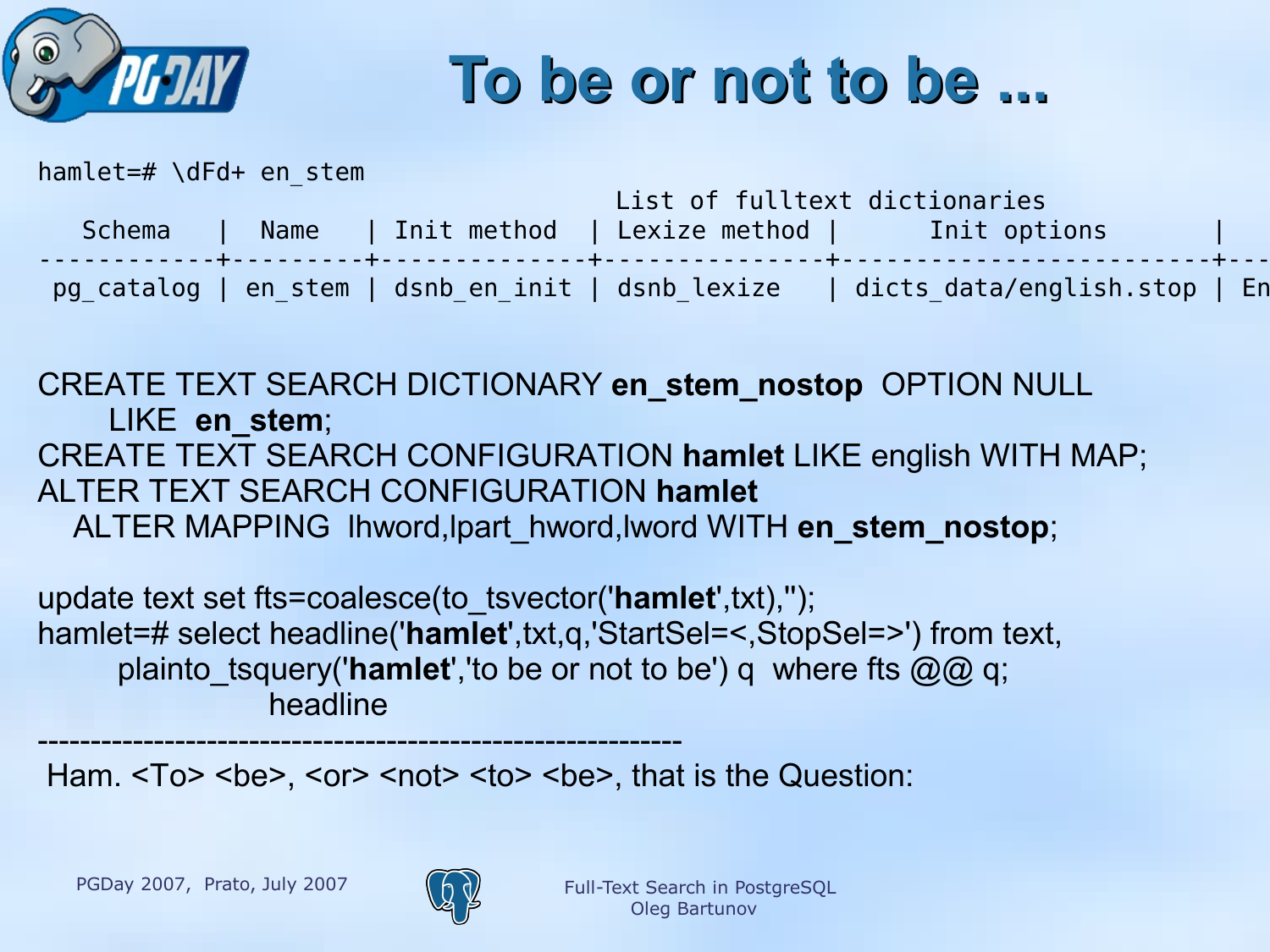# **FTS tips – Query rewriting**

- Online rewriting of query
	- Query expansion
		- synonyms (new york => Gottham, Big Apple, NYC ...)
	- Query narrowing (submarine Kursk went down)
		- Kursk => submarine Kursk
- Similar to synonym (thesaurus) dictionary, but doesn't require reindexing

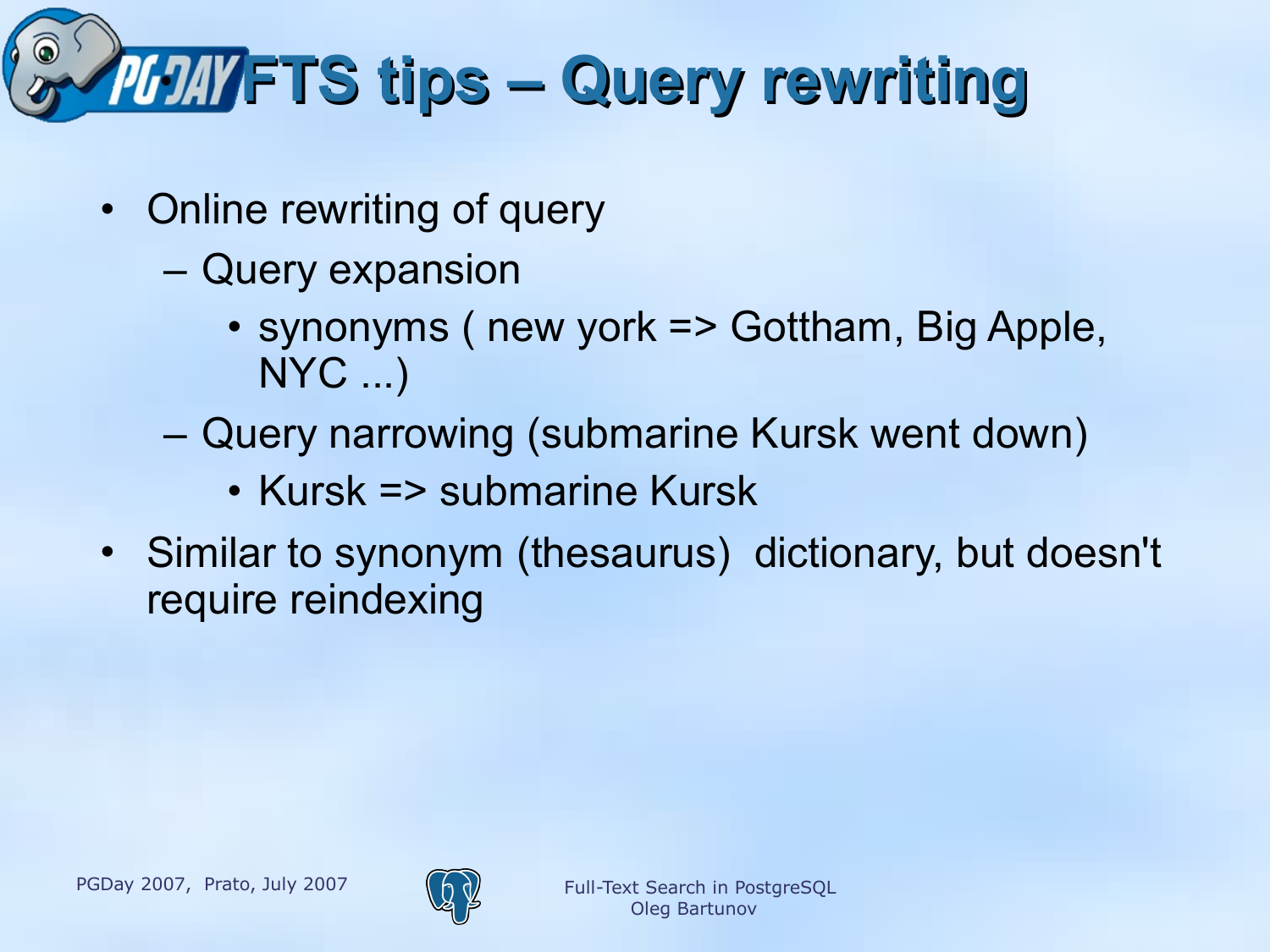

- **rewrite (tsquery, tsquery, tsquery)**
- **rewrite (ARRAY[tsquery,tsquery,tsquery]) from aliases**
- **rewrite (tsquery,'select tsquery,tsquery from aliases')**
- create table aliases( t tsquery primary key, s tsquery);
- insert into aliases values(to tsquery( supernovae'), to tsquery('supernovae|sn'));

```
apod=# select rewrite(to tsquery('supernovae'),
'select * from aliases');
      rewrite
```
-------------------- 'supernova' | 'sn'

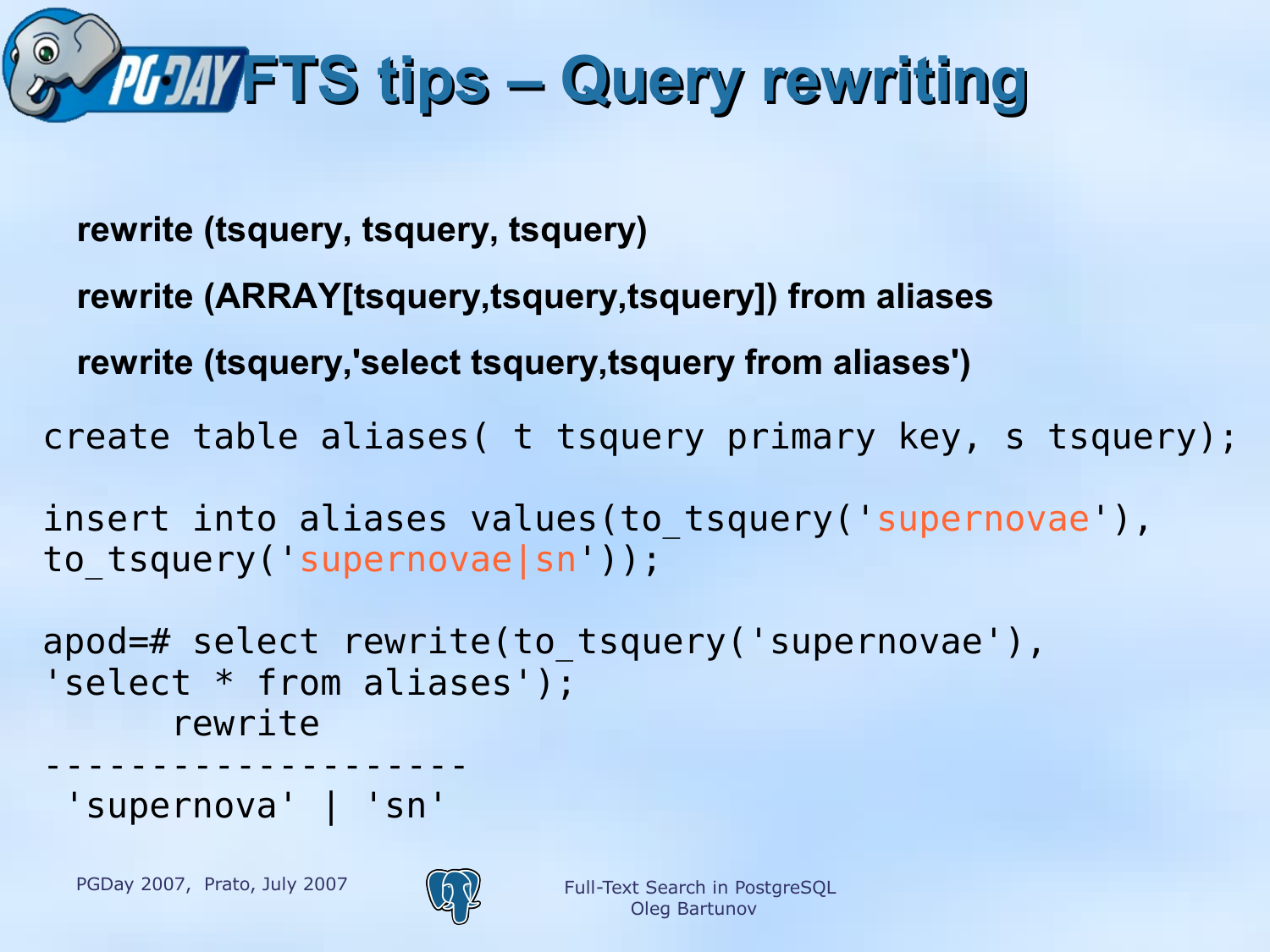| FTS tips - Query rewriting<br>$apod = #$ select title, rank cd(fts,q,1) as rank<br>from apod, to tsquery('supernovae') q<br>where fts @@ q order by rank desc limit 10;                                                                                                                                                                                                                           |                                                                                                                      |  |  |  |
|---------------------------------------------------------------------------------------------------------------------------------------------------------------------------------------------------------------------------------------------------------------------------------------------------------------------------------------------------------------------------------------------------|----------------------------------------------------------------------------------------------------------------------|--|--|--|
| title                                                                                                                                                                                                                                                                                                                                                                                             | rank                                                                                                                 |  |  |  |
| The Mysterious Rings of Supernova 1987A<br>Tycho's Supernova Remnant in X-ray<br>Tycho's Supernova Remnant in X-ray<br>Vela Supernova Remnant in Optical<br>Vela Supernova Remnant in Optical<br>Galactic Supernova Remnant IC 443<br>Vela Supernova Remnant in X-ray<br>Supernova Remnant: Cooking Elements In The LMC<br>Cas A Supernova Remnant in X-Rays<br>Supernova Remnant N132D in X-Rays | 0.669633<br>0.598556<br>0.598556<br>0.591655<br>0.591655<br>0.590201<br>0.589028<br>0.585033<br>0.583787<br>0.579241 |  |  |  |

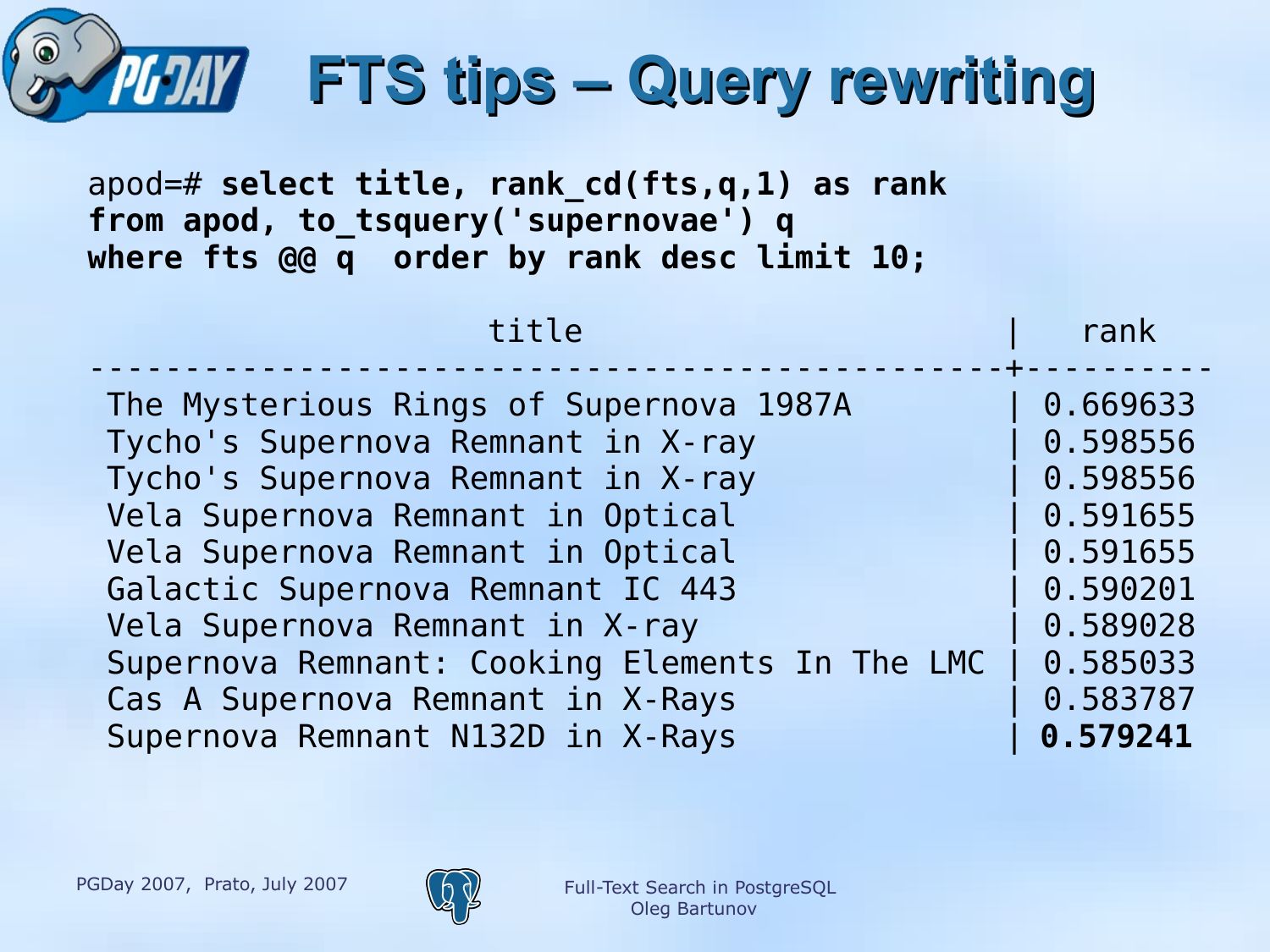# **FTS tips – Query rewriting**

| $apod = #$ select id, title, rank cd(fts,q,1) as rank<br>from apod, rewrite(to tsquery('supernovae'), 'select * from aliases') q<br>where fts @@ q order by rank desc limit 10;                                                                                                                                                                                                                                                                                            |                                                                                                                     |  |  |  |
|----------------------------------------------------------------------------------------------------------------------------------------------------------------------------------------------------------------------------------------------------------------------------------------------------------------------------------------------------------------------------------------------------------------------------------------------------------------------------|---------------------------------------------------------------------------------------------------------------------|--|--|--|
| title<br>id                                                                                                                                                                                                                                                                                                                                                                                                                                                                | rank                                                                                                                |  |  |  |
| 1162701<br>The Mysterious Rings of Supernova 1987A<br><b>New Shocks For Supernova 1987A</b><br>1162717<br>Echos of Supernova 1987A<br>1163673<br>Shocked by Supernova 1987a<br>1163593<br>Moving Echoes Around SN 1987A<br>1163395<br>1161721<br>Tycho's Supernova Remnant in X-ray<br>1163201   Tycho's Supernova Remnant in X-ray<br>1163133<br>  A Supernova Star-Field<br>1163611<br>Vela Supernova Remnant in Optical<br>1161686<br>Vela Supernova Remnant in Optical | 0.90054<br>0.738432<br>0.658021<br>0.621575<br>0.614411<br>0.598556<br>0.598556<br>0.595041<br>0.591655<br>0.591655 |  |  |  |
| $apod = # select title, rank cd(fts,q,1) as rank from apod,$<br>to tsquery ('supernovae') q where fts @@ q and id=1162717;<br>title<br>rank                                                                                                                                                                                                                                                                                                                                |                                                                                                                     |  |  |  |

New Shocks For Supernova 1987A | **0.533312**

PGDay 2007, Prato, July 2007  $(A_0)$  Full-Text Search in PostgreSQL

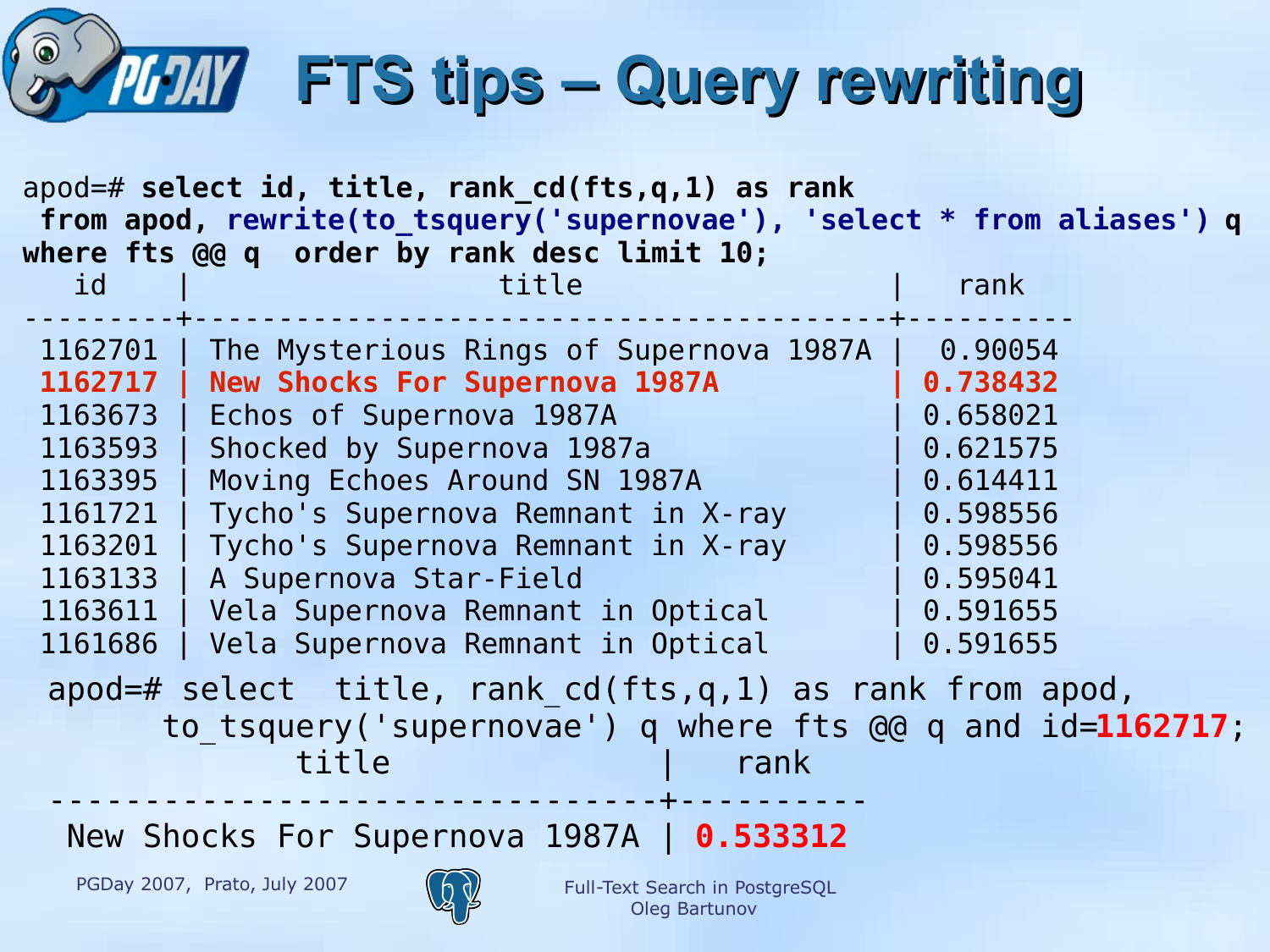

## **FTS tips – Partition your data**

- Problem:
	- FTS on very big collection of documents
- Solution:
	- Partition data
		- Table inheritance + Constraint Exclusion current and one or more archive tables
		- GiST index for current table
		- GiN index for archive table(s)

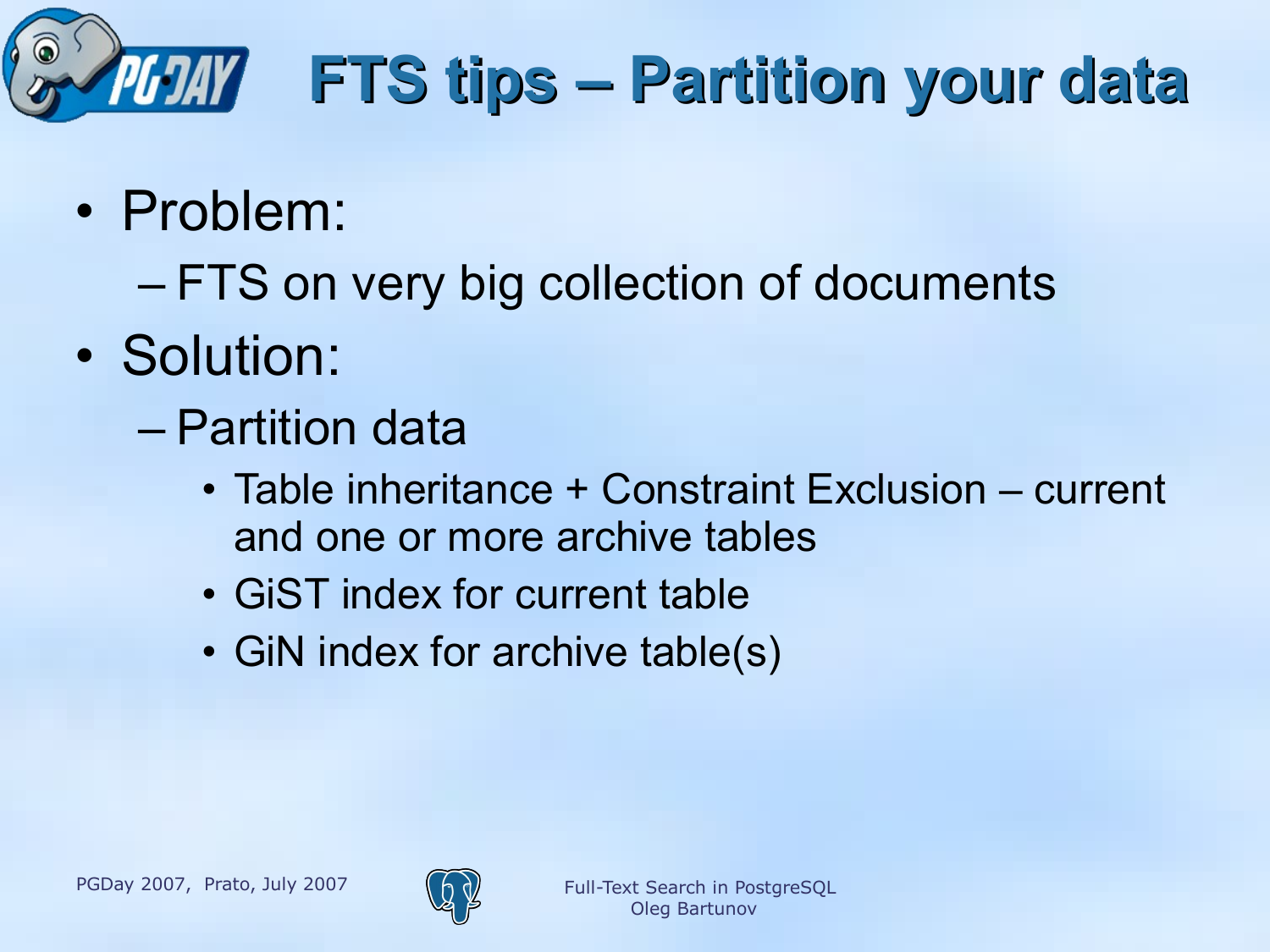

• Create parent class CREATE TABLE papers\_class ( id integer, ............

 creation\_date date, fts tsvector

```
);
```
• Create *current* and *archive* tables CREATE TABLE papers ( CHECK (creation\_date >= '2007-01-01'::date) ) INHERITS ( papers\_class );

CREATE TABLE paper\_archive ( CHECK (creation\_date < '2007-01-01'::date) ) INHERITS ( papers\_class );

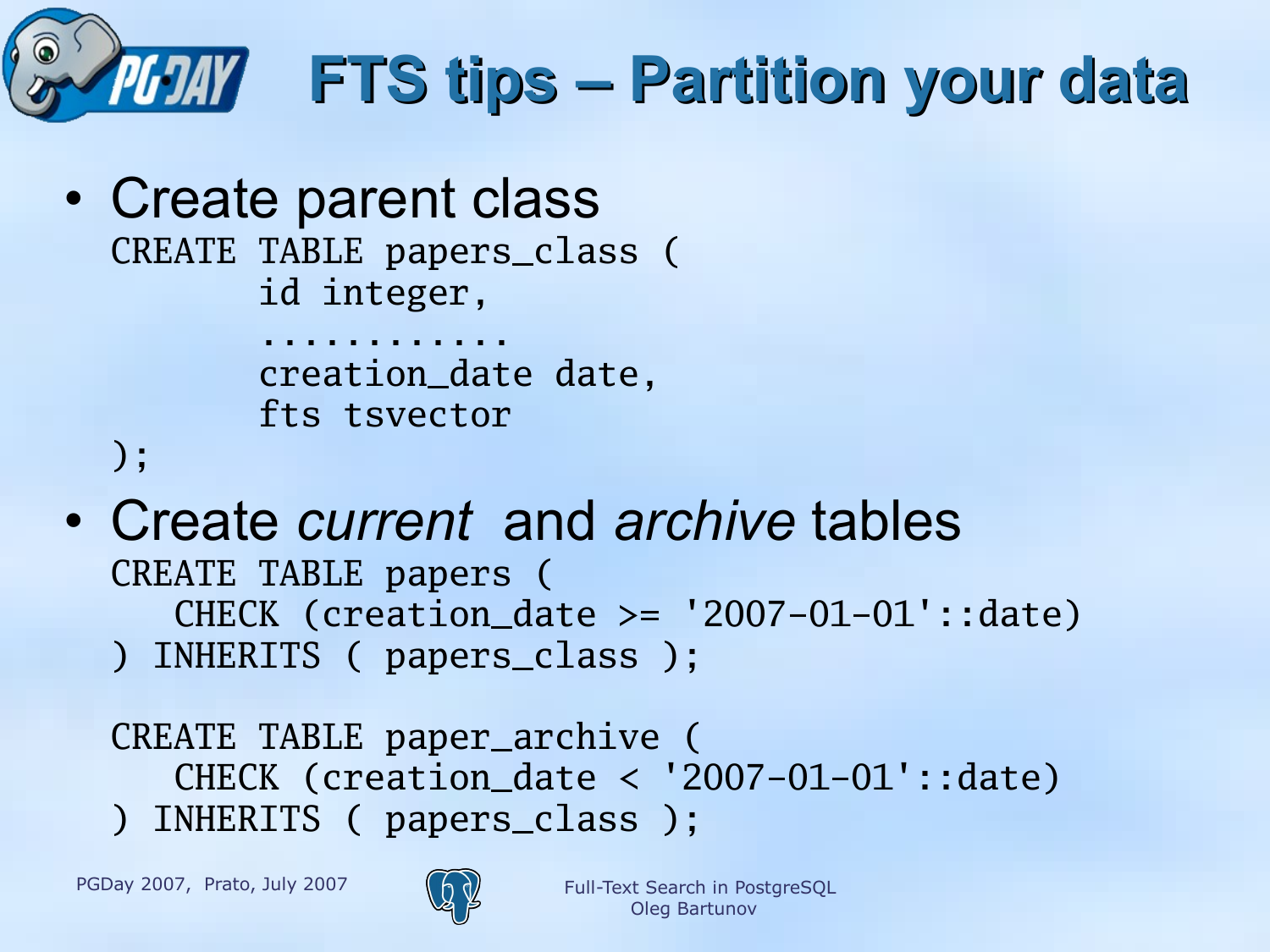

- Create GiST index for *current* table CREATE INDEX gist\_idx ON paper USING gist(fts);
	- Not so big
	- Frequently updated
	- GiST is good for updates and fast enough
- Create GIN index for *archive* table CREATE INDEX gin\_idx ON paper\_archive USING gin(fts);
	- May be very big
	- Static
	- GIN is very well scaled
- Don't forget to enable constraint exclusion SET constraint\_exclusion=on;

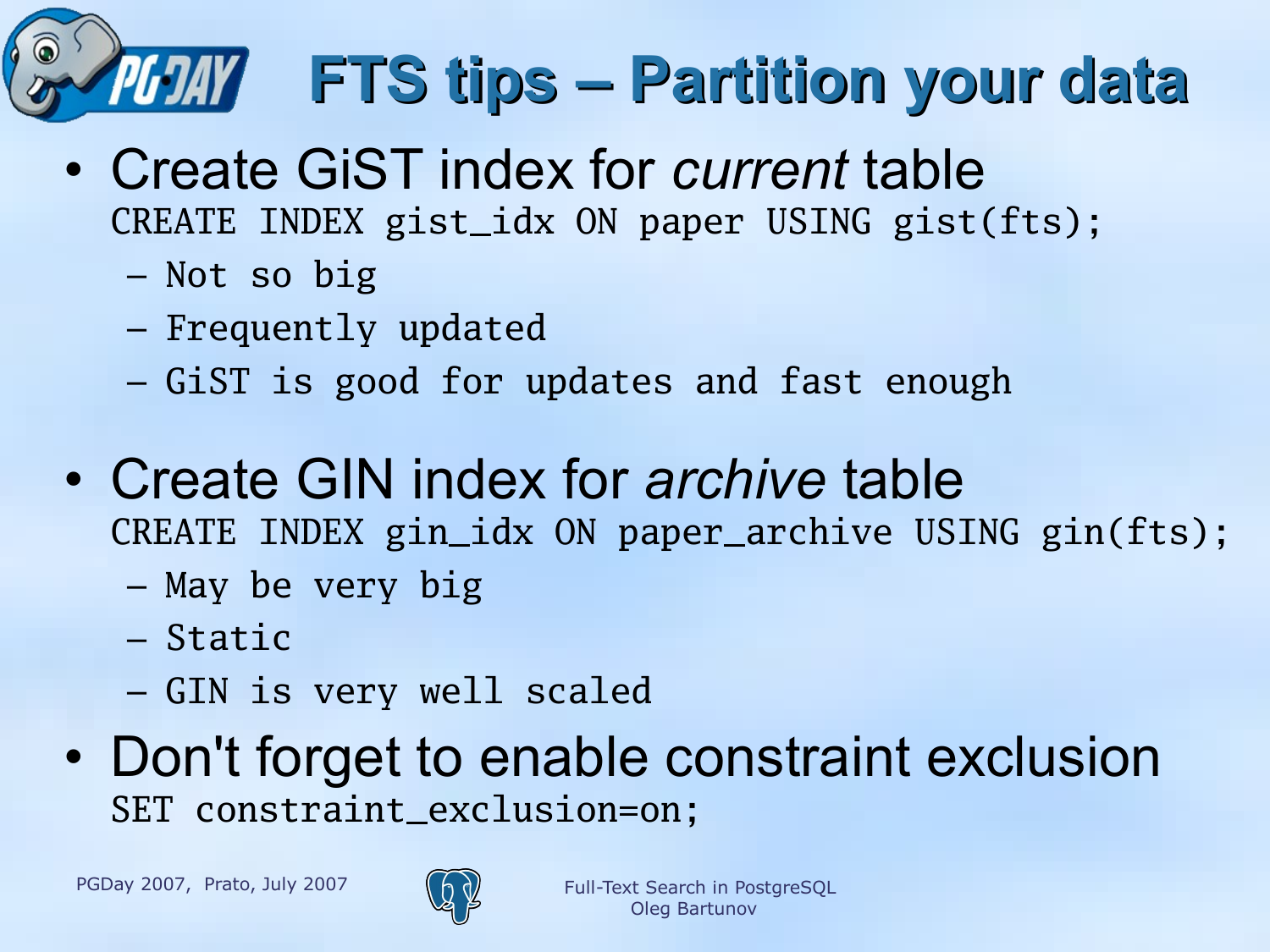

# **FTS tips – Partition your data**

• All queries will not use tables which doesn't match CHECK constraint on creation\_date

arxiv=# explain select title from **papers\_class** where fts @@ to\_tsquery('stars') and creation\_date > '05-01-2007'::date; QUERY PLAN

------------------------------------------------------------------------------------------------------------- Result (cost=0.00..63.47 rows=3 width=73) -> Append (cost=0.00..63.47 rows=3 width=73)

- -> Seq Scan on **papers\_class** (cost=0.00..14.95 rows=1 width Filter: ((fts @@ '''star'''::tsquery) AND (creation\_date
- -> Bitmap Heap Scan on **papers** papers\_class (cost=40.53..48. Recheck Cond: (creation\_date > '2007-05-01'::date) Filter: (fts @@ '''star'''::tsquery)
	- -> BitmapAnd (cost=40.53..40.53 rows=2 width=0)

Big table **paper\_archive**  was excluded !

- -> Bitmap Index Scan on gist\_idx (cost=0.00..4.42 Index Cond: (fts @@ '''star'''::tsquery) -> Bitmap Index Scan on creation\_date\_papers\_idx
	- Index Cond: (creation\_date >  $'2007-05-01'$ ::date

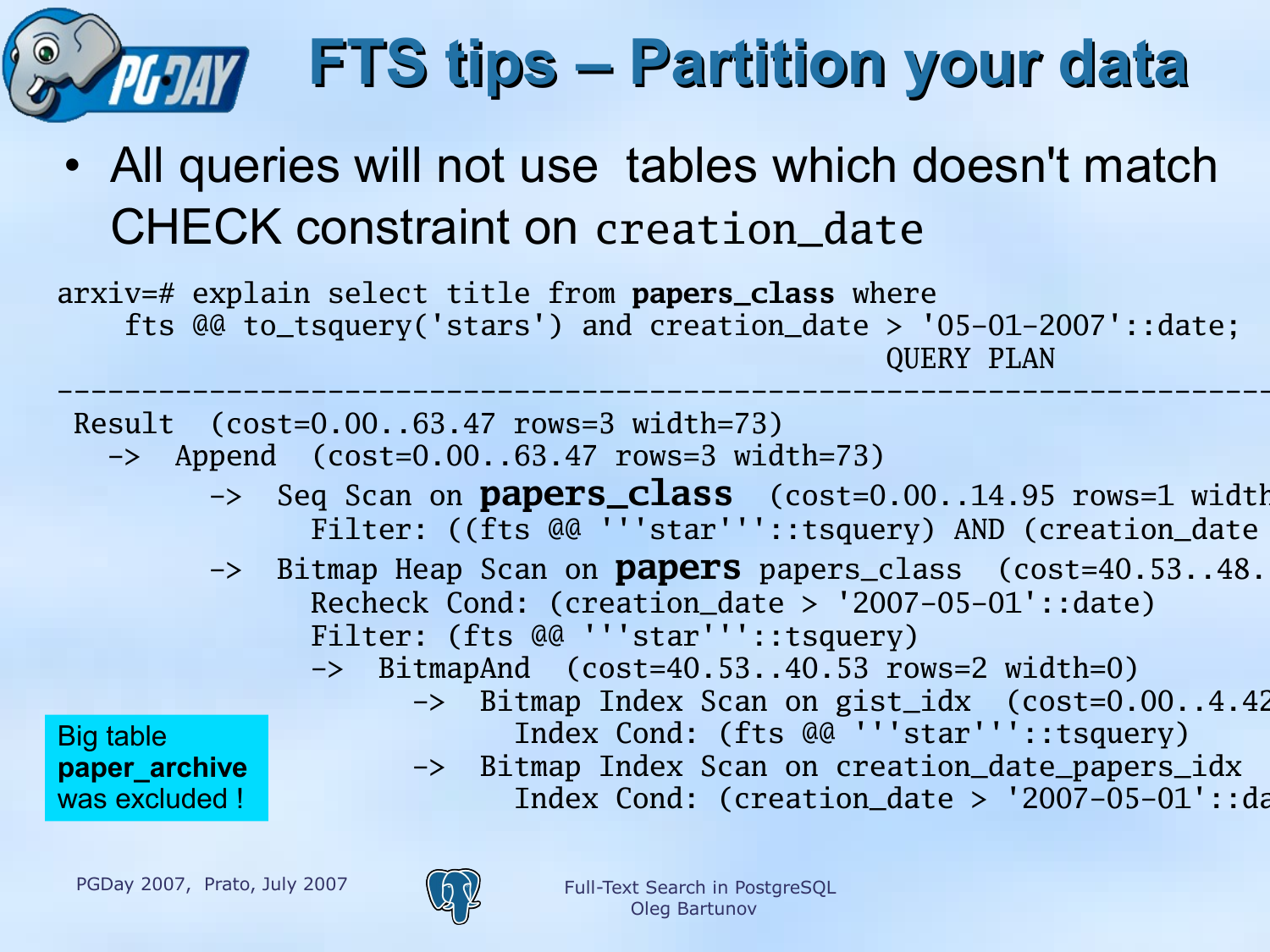



select **dblink\_connect**('pgweb','dbname=pgweb hostaddr='XXX.XXX.XXX.XXX');

```
select * from dblink('pgweb',
 'select tid, title, rănk_cd(fts_index, q) as rank from pgweb,
 to_tsquery(''table'') q 
where q @@ fts_index and tid >= 6000 order by rank desc limit 10' )
 as t1 (tid integer, title text, rank real)
  union all
 select tid, title, rank_cd(fts_index, q) as rank from pgweb,
 to_tsquery('table') q 
 where q @@ fts_index and tid < 6000 and tid > 0 order by rank desc limit 10
) as foo
order by rank desc limit 10;
```
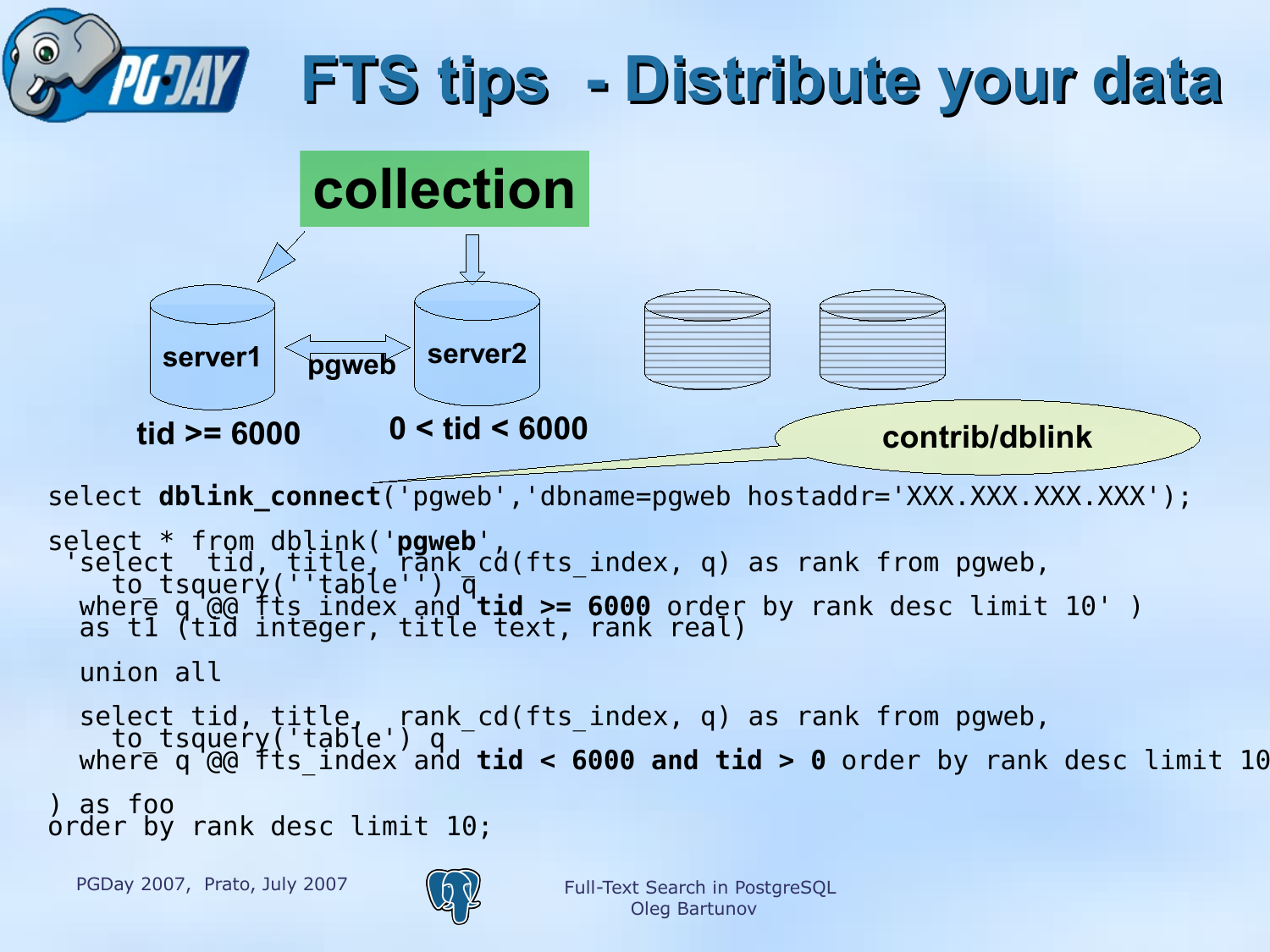



- **Documentation**
	- <http://www.sai.msu.su/~megera/postgres/fts/doc> FTSBOOK
	- <http://www.sai.msu.su/~megera/wiki/tsearch2> tsearch2 Wiki
	- <http://www.sai.msu.su/~megera/postgres/gist/tsearch/V2> tsearch2 home page
	- <http://www.sai.msu.su/~megera/postgres/talks/> presentations about PostgreSQL
- **Data**
	- <http://www.sai.msu.su/~megera/postgres/fts/apod.dump.gz>
- **Acknowledgements**
	- Russian Foundation for Basic Research
	- -hackers, EnterprizeDB PostgreSQL Development Fund, Mannheim University, jfg:networks, Georgia Public Library Service, Rambler Internet Holding

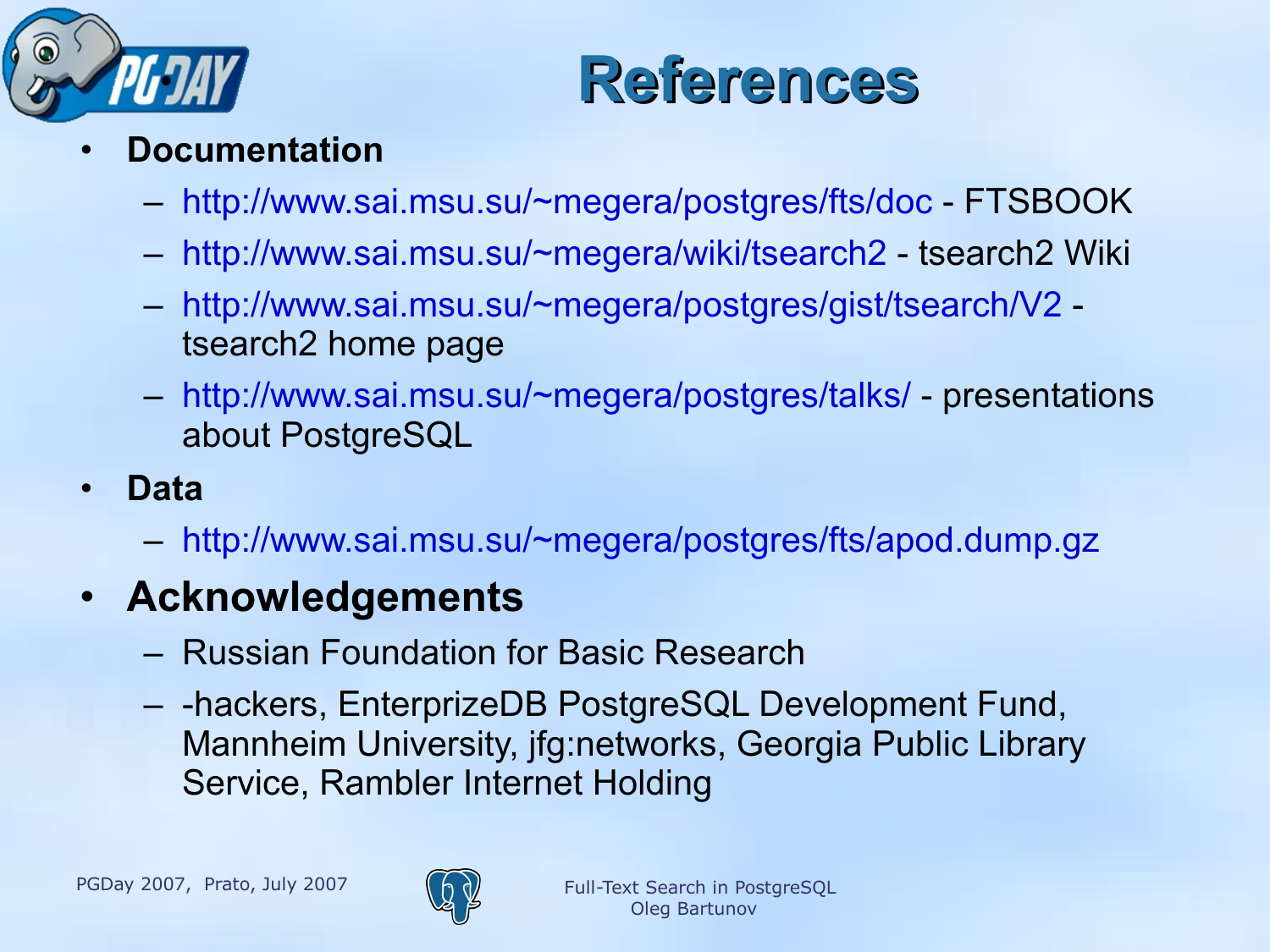







Oleg Bartunov